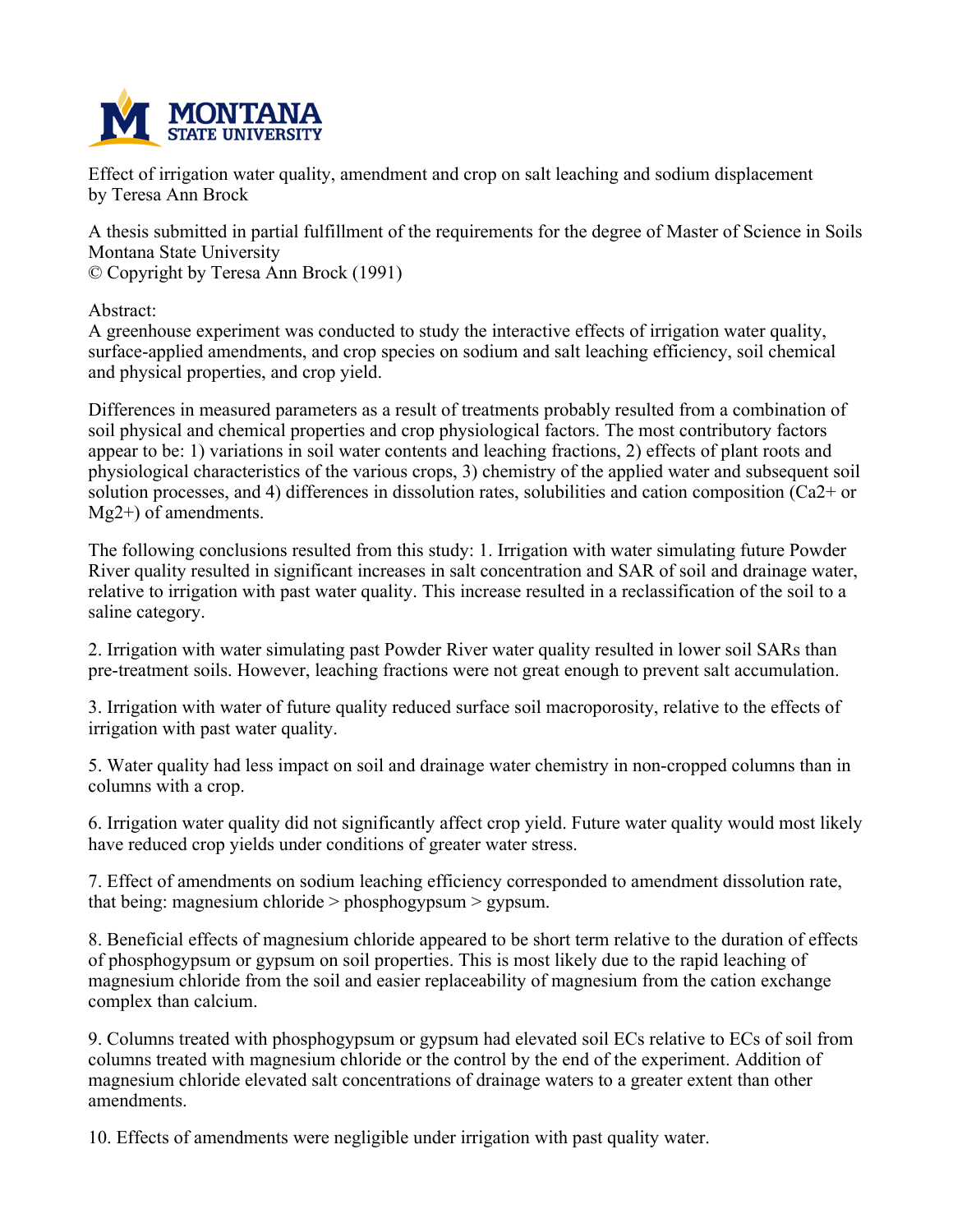**11. All amendments increased yields of alfalfa. Addition of phosphogypsum or magnesium chloride increased yields of barley.**

**12. Sodium and salt leaching efficiencies from columns planted to a crop appeared to improve with increasing evapotranspiration and smaller leaching fractions.**

13. Barley had a more beneficial effect on soil chemical properties but a more adverse effect on soil **structure than did alfalfa or sordan.**

**14. Sordan caused the greatest soil macroporosity of the crop treatments; however, salt leaching was inhibited by pore bypass.**

**15. Columns without a crop accumulated the least net salt and sodium.**

**16. Presence of a crop caused an increase in soil bulk density and a decrease in macroporosity.**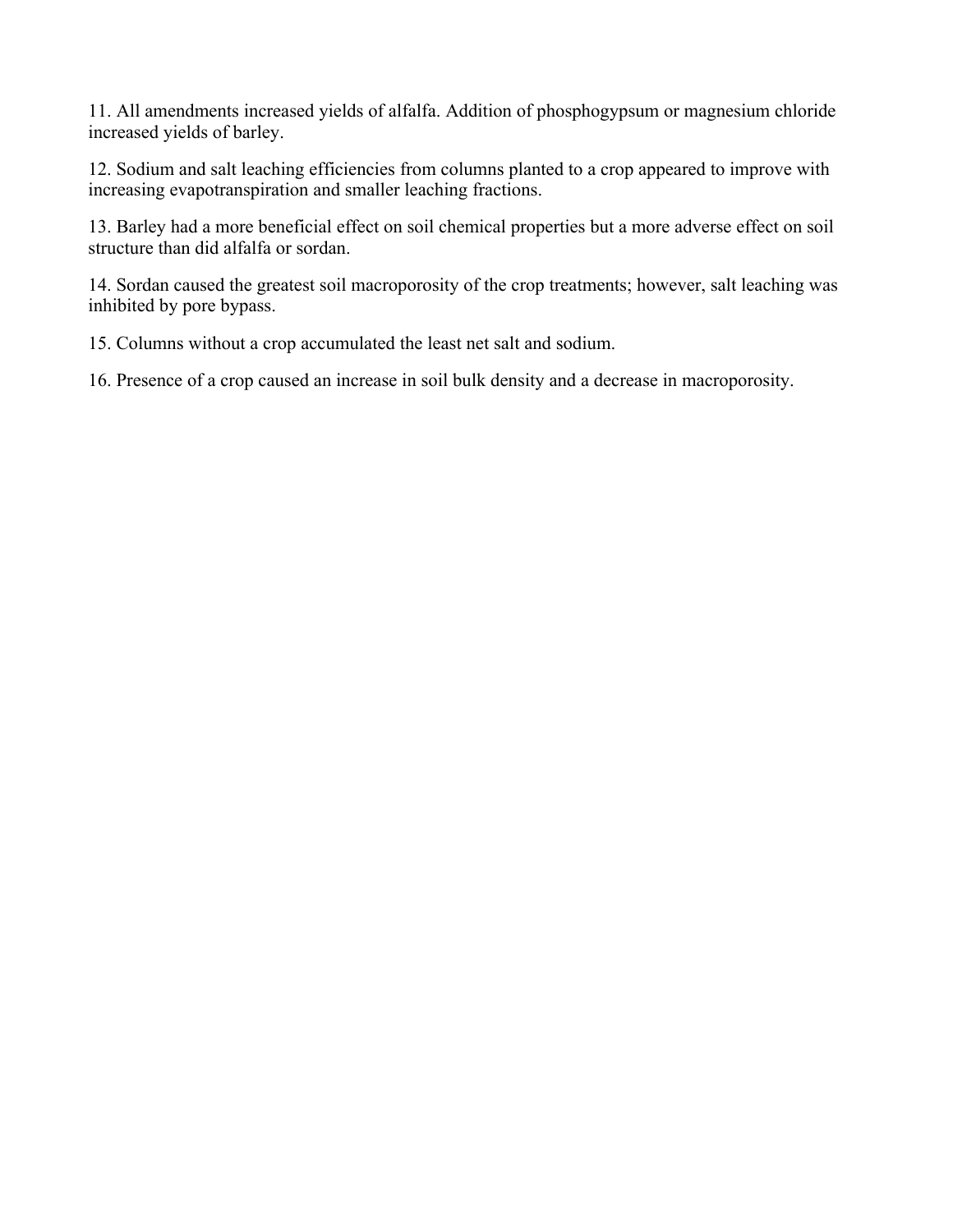## EFFECT OF IRRIGATION WATER QUALITY, AMENDMENT AND CROP ON SALT LEACHING AND SODIUM DISPLACEMENT

by

Teresa Ann Brock

# A thesis submitted in partial fulfillment<br>of the requirements for the degree

of

Master of Science

in

### Soils

MONTANA STATE UNIVERSITY Bozeman, Montana

April 1991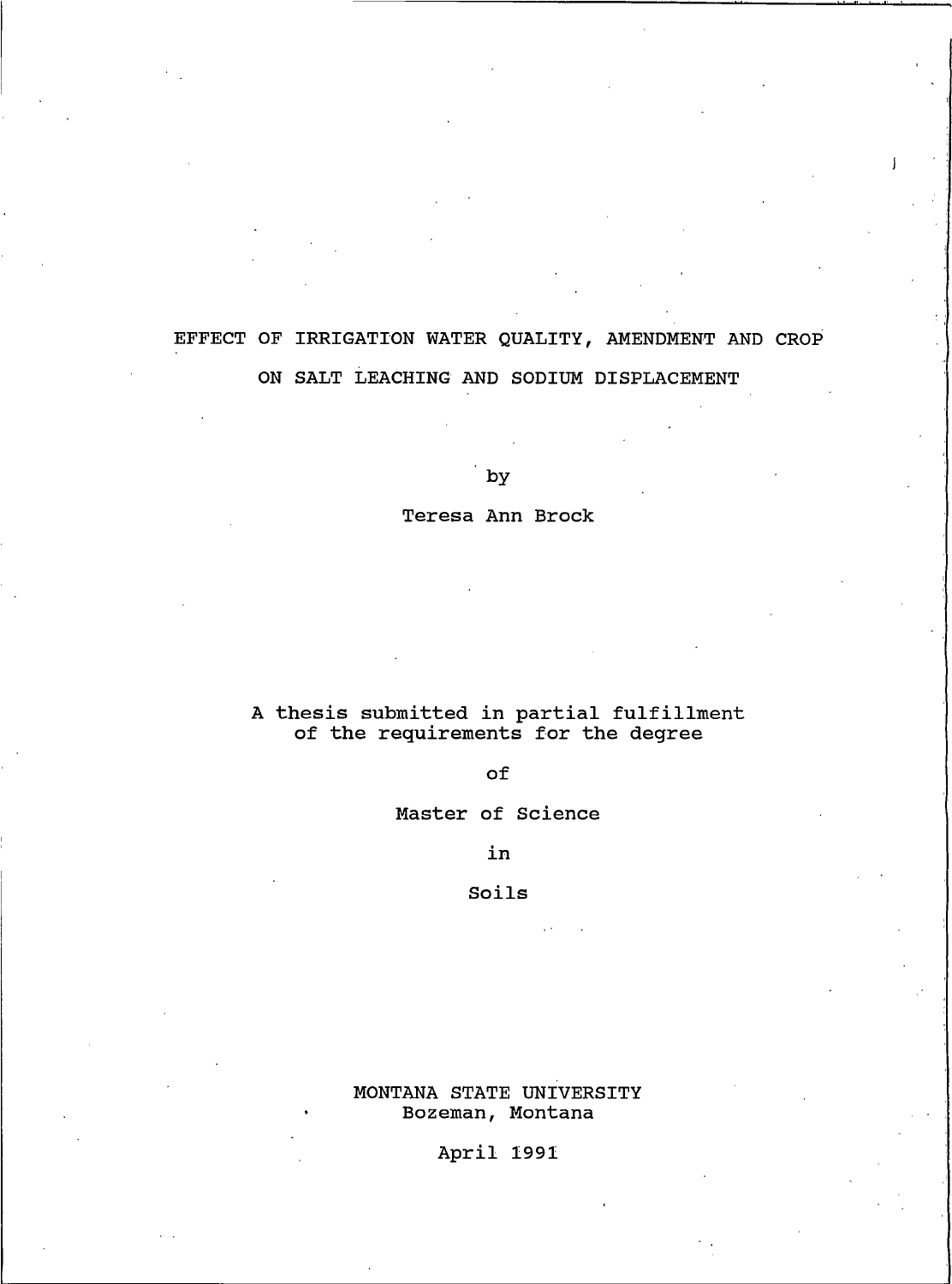

### **APPROVAL**

### of a thesis submitted by

Teresa Ann Brock

This thesis has been read by each member of the thesis<br>committee and has been found to be satisfactory regarding<br>content, English usage, format, citations, bibliographic<br>style, and consistency, and is ready for submission College of Graduate Studies.

 $\frac{23 \text{mag}}{\text{Date}}$  1991

Chairperson, Graduate Committee

Approved for the Major Department

May 24, 1991

Head, Major Department

Approved for the College of Graduate Studies

June 14, 1991

Blowing fouront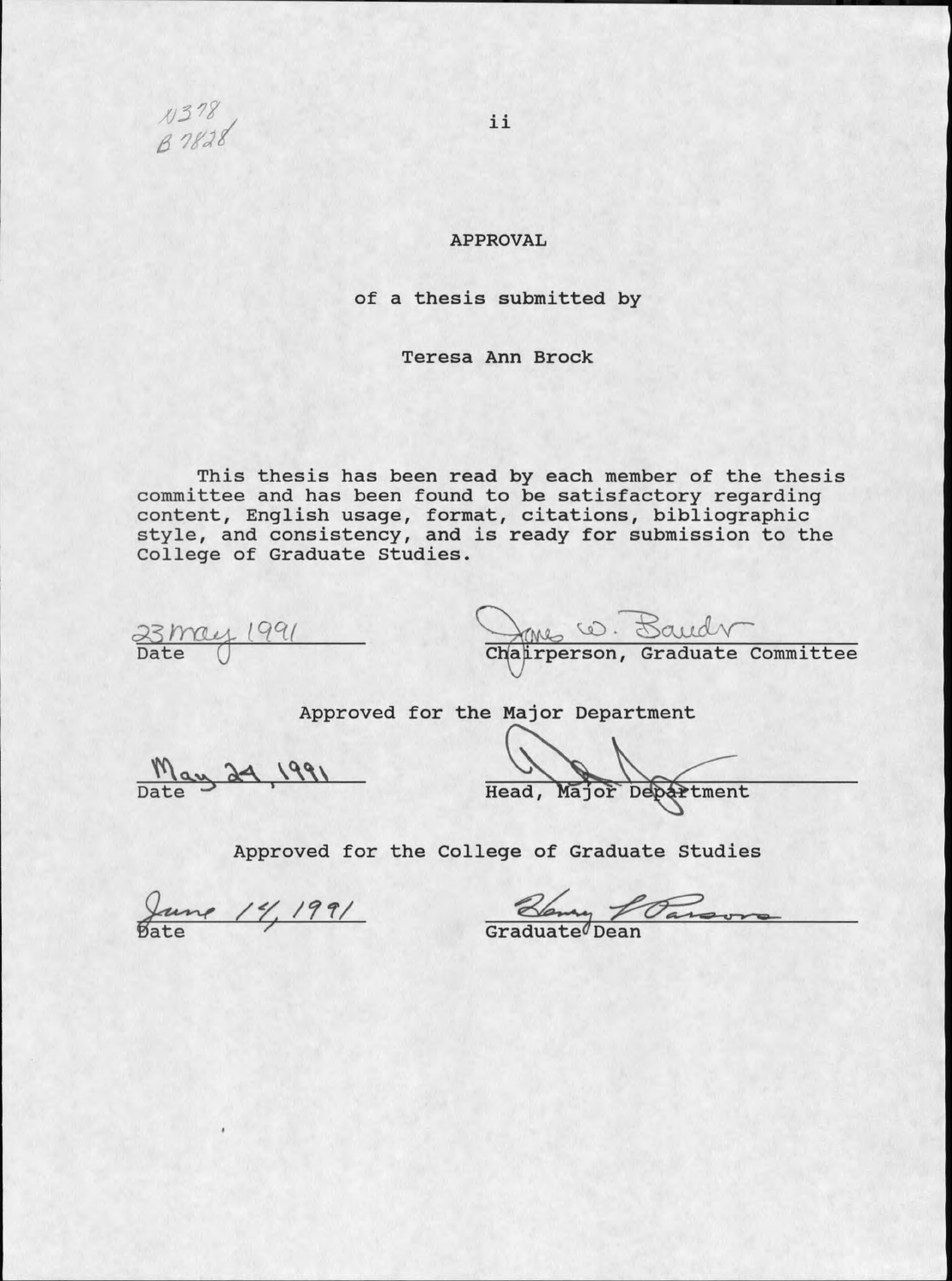### STATEMENT OF PERMISSION TO USE

In presenting this thesis in partial fulfillment of the requirements for a master's degree at Montana State University, I agree that the Library shall make it available to borrowers under the rules of the Library. **Brief** quotations from this thesis are allowable without special permission, provided that accurate acknowledgment of source is made.

Permission for extensive quotation from or reproduction of this thesis may be granted by my major professor, or in his absence, by the Dean of Libraries when, in the opinion of either, the proposed use of the material is for scholarly purposes. Any copying or use of the material in this thesis for financial gain shall not be allowed without my written permission.

|      | signature Peresa Brock |
|------|------------------------|
| Date | 8/23/91                |

iii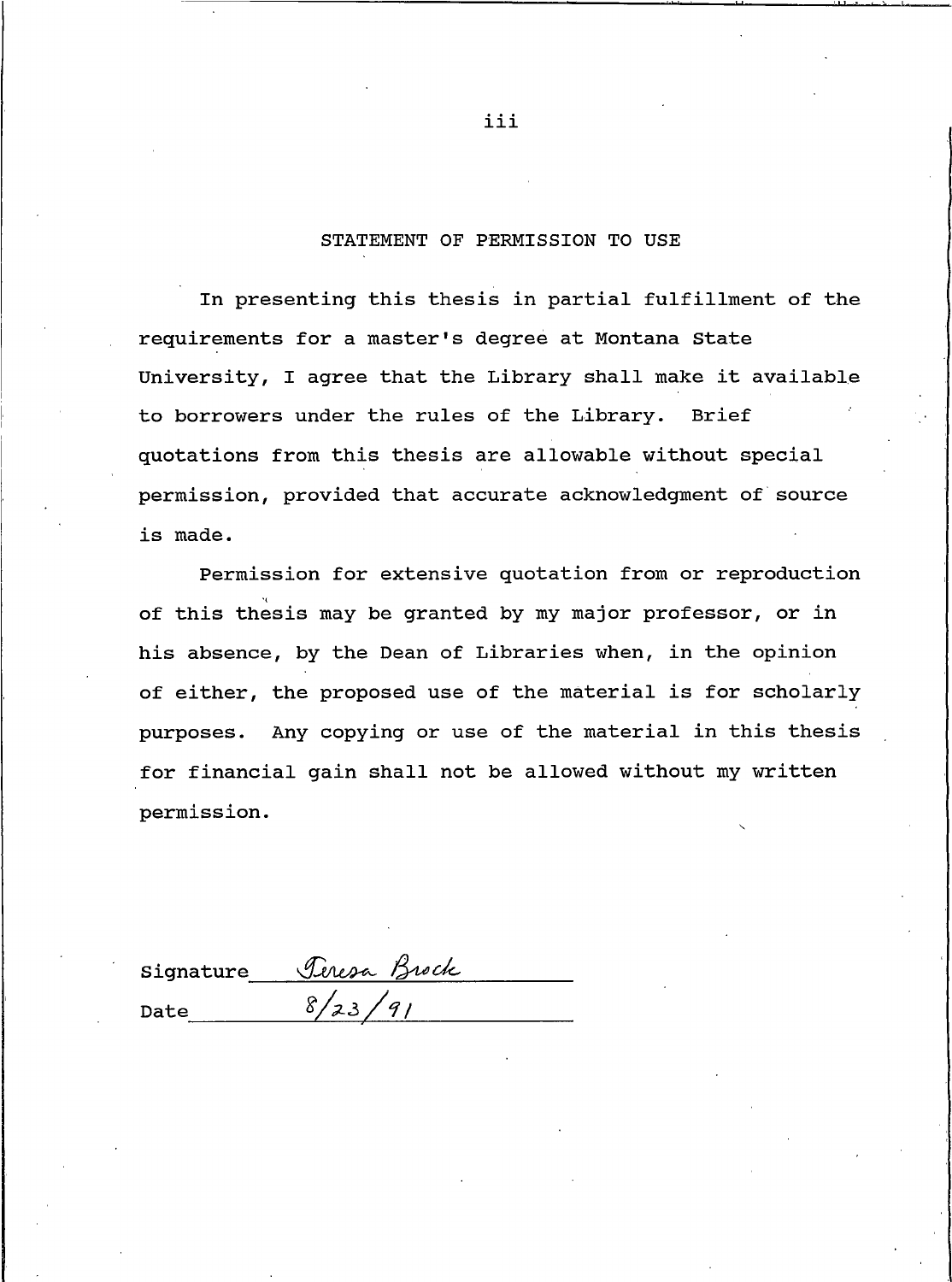#### **ACKNOWLEDGEMENTS**

I would like to thank Dr. Bill Inskeep, Dr. Hayden Ferquson and Dr. Cliff Montagne for their contributions to this thesis and to my education at MSU. I am especially grateful to my advisor, Dr. Jim Bauder, whose unending support and quidance made this work possible. Thank you Jim for all your effort and encouragement.

Thanks to all my fellow graduate students for their support and for making my time at MSU enjoyable. And to Dave Sieler, Will Lanier and Chad Komloffski, whose help on this project was invaluable. Special thanks to Leo Jurica, and Bill and Glenn Gay who so generously donated their land and went out of their way to help with this project.

Most of all, I'd like to thank my sister Cathy and brother-in-law Paul Grossl for their technical advice and continual encouragement throughout the years.

And finally, to my parents, thank you for always supporting me in everything I've done.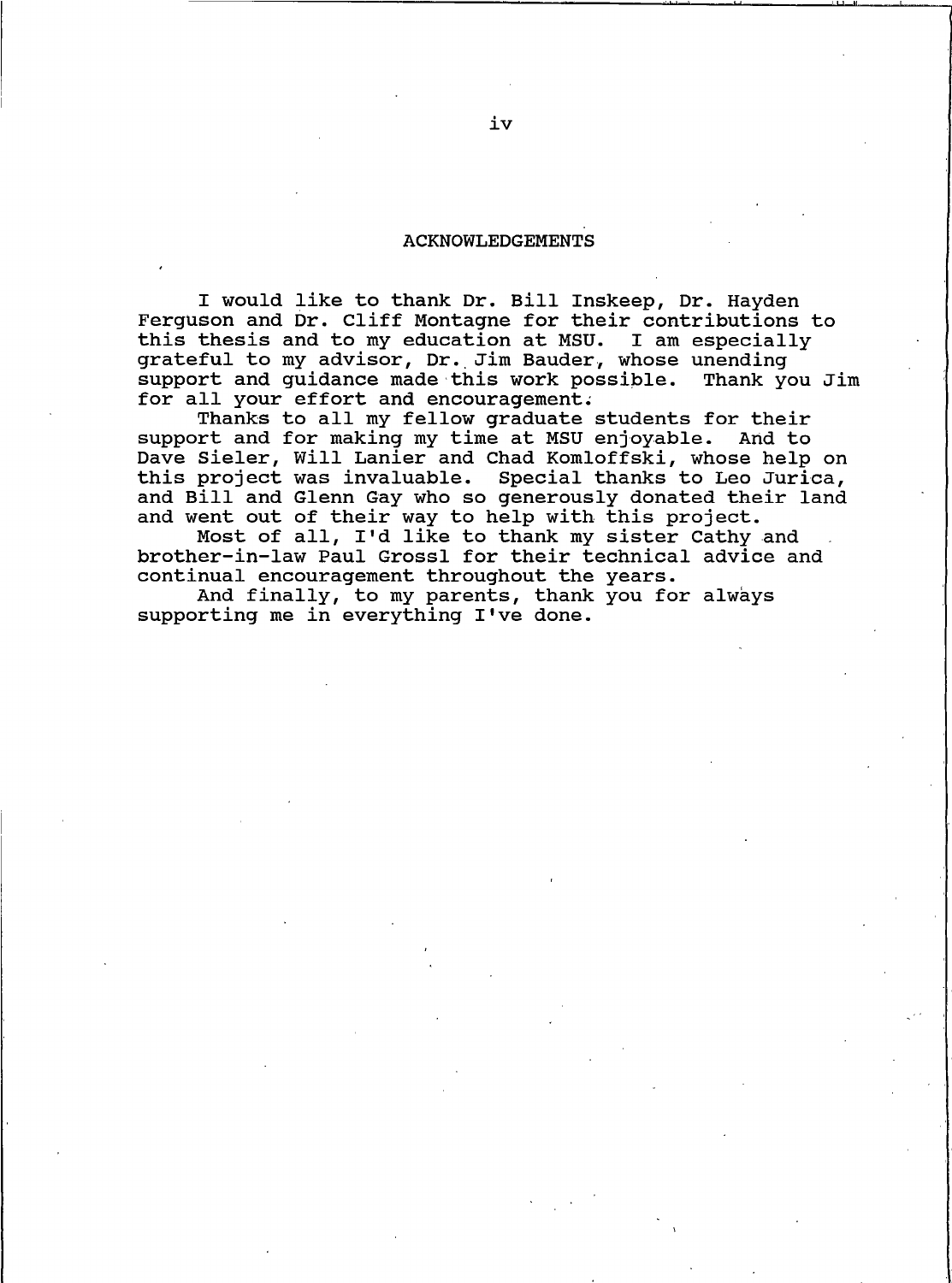### TABLE OF CONTENTS

| Page                                                                                                                                                                                                                                                                                                         |
|--------------------------------------------------------------------------------------------------------------------------------------------------------------------------------------------------------------------------------------------------------------------------------------------------------------|
|                                                                                                                                                                                                                                                                                                              |
|                                                                                                                                                                                                                                                                                                              |
|                                                                                                                                                                                                                                                                                                              |
|                                                                                                                                                                                                                                                                                                              |
|                                                                                                                                                                                                                                                                                                              |
|                                                                                                                                                                                                                                                                                                              |
| Properties of Irrigation Water 5                                                                                                                                                                                                                                                                             |
|                                                                                                                                                                                                                                                                                                              |
| Reclamation of Saline-Sodic and Sodic Soils10                                                                                                                                                                                                                                                                |
| $Gypsum \ldots \ldots \ldots \ldots \ldots \ldots \ldots \ldots \ldots \ldots \ldots \ldots 11$<br>Phosphoqypsum13<br>Magnesium Chloride15<br>Sulfur Amendments17<br>Crops in Reclamation17<br>Root Effects on Soil Structure18<br>Plant Root Respiration and Organic Matter20<br>Uptake of Salts by Crops21 |
| Irrigation Management for Salinity Control21                                                                                                                                                                                                                                                                 |
|                                                                                                                                                                                                                                                                                                              |
|                                                                                                                                                                                                                                                                                                              |
| Materials and Methods25                                                                                                                                                                                                                                                                                      |
| Site Descriptions25<br>Leo Jurica farm, Powderville25<br>Bill and Glenn Gay ranch, Bloom Creek25<br>Field Plot Set-Up26<br>Pre-Experiment Soil Sampling and Analyses26<br>Soil Solution Extractors31<br>Chemical Amendments31<br>Alfalfa Harvests32<br>Soil Solution Extractions33<br>Statistical Analyses34 |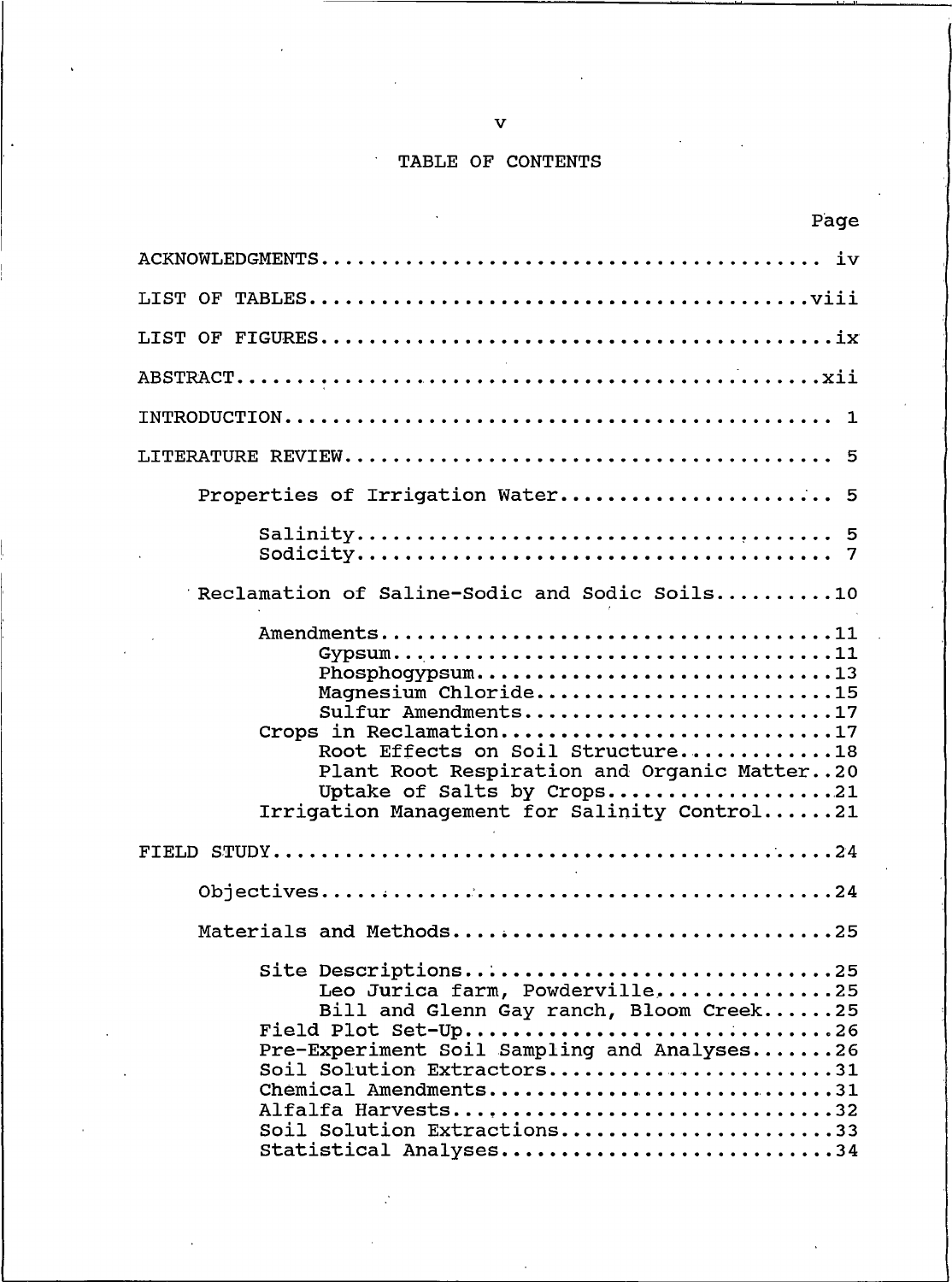### TABLE OF CONTENTS-Continued

Page

| Results and Discussion 36                                                                                                                                                                                                                                                                                                                                                                                                                                              |  |
|------------------------------------------------------------------------------------------------------------------------------------------------------------------------------------------------------------------------------------------------------------------------------------------------------------------------------------------------------------------------------------------------------------------------------------------------------------------------|--|
| Pre-Experiment Soil Characterization<br>36<br>Depth of Water Movement Over Time<br>38<br>Amendment Effects on EC<br>42<br>Amendment Effects on SAR<br>45<br>Alfalfa Yields 50                                                                                                                                                                                                                                                                                          |  |
| Summary and Conclusions 51                                                                                                                                                                                                                                                                                                                                                                                                                                             |  |
|                                                                                                                                                                                                                                                                                                                                                                                                                                                                        |  |
|                                                                                                                                                                                                                                                                                                                                                                                                                                                                        |  |
| Materials and Methods 54                                                                                                                                                                                                                                                                                                                                                                                                                                               |  |
| Preparation of Soil Columns<br>- 54<br>Experimental Design and Treatments 55<br>Drainage Water and Post-Experiment Soil                                                                                                                                                                                                                                                                                                                                                |  |
| 60<br>Statistical Analyses<br>60                                                                                                                                                                                                                                                                                                                                                                                                                                       |  |
| Results and Discussion<br>62                                                                                                                                                                                                                                                                                                                                                                                                                                           |  |
| Sodium and Salt Leaching Efficiency<br>62<br>Main Treatment Effects<br>62<br>Water Quality Effects by Crop 69<br>Amendment Effects by Crop<br>71<br>Sodium Adsorption Ratio (SAR) of Drainage                                                                                                                                                                                                                                                                          |  |
| 74<br>pH, Alkalinity, and pCO <sub>2</sub> of Drainage Water78<br>Net Salt and Net Sodium Accumulated 79<br>Post-Treatment Soil Chemistry<br>82<br>Main Treatment Effects<br>84<br>Water Quality Effects by Crop<br>89<br>Water Quality Effects by Amendment<br>92<br>Amendment Effects by Crop 92<br>Treatment Effects on Soil Physical Properties 95<br>Bulk Density 96<br>Pore Size Distribution 98<br>Leaching Fraction103<br>Evapotranspiration and Crop Yield106 |  |
| Summary and Conclusions.<br>111                                                                                                                                                                                                                                                                                                                                                                                                                                        |  |

vi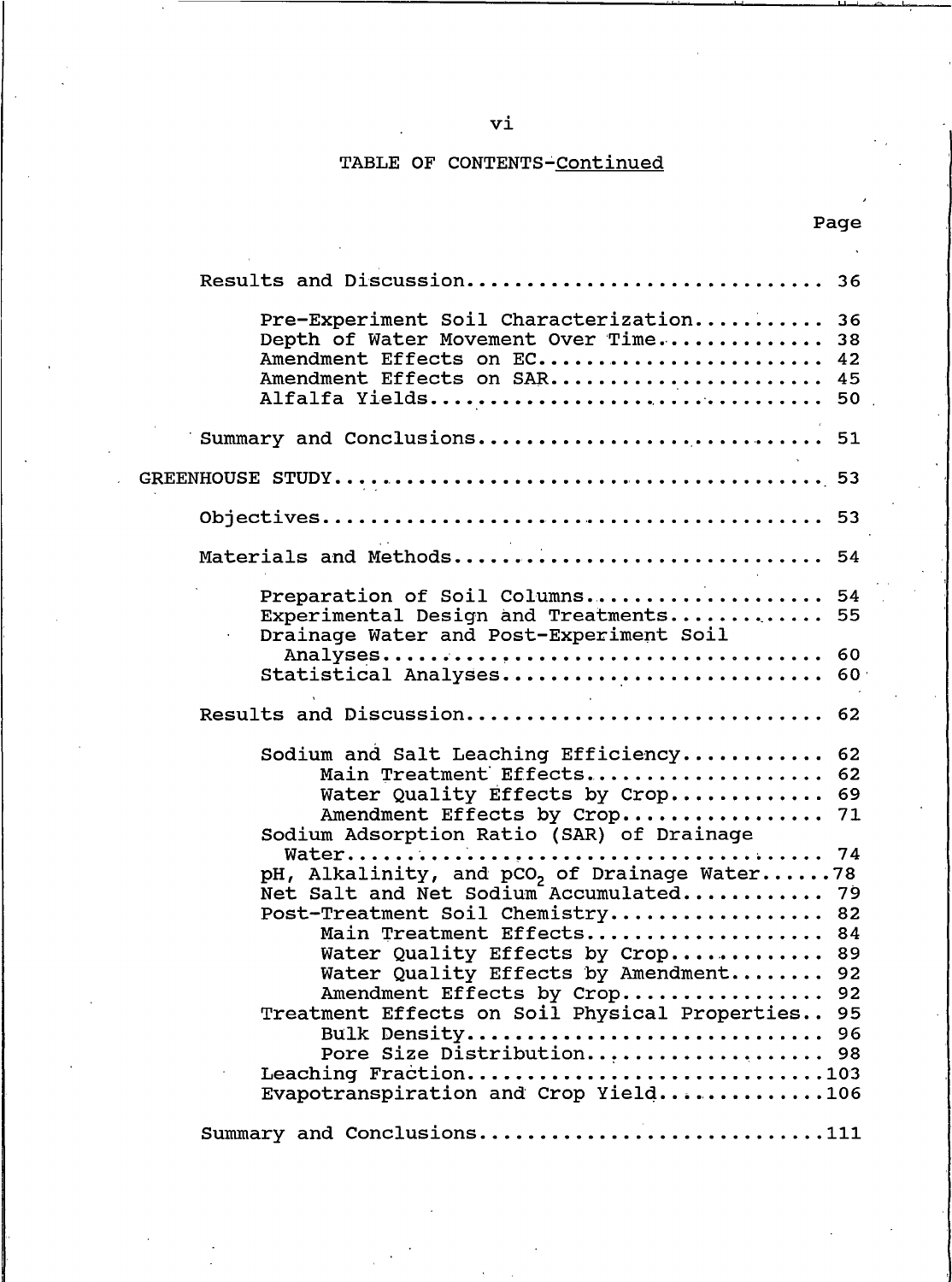### vii

### TABLE OF CONTENTS-Continued

| <u>raque de la componentación de la componentación de la componentación de la componentación de la componentación </u><br>the contract of the contract of the contract of the contract of the contract of |  |
|-----------------------------------------------------------------------------------------------------------------------------------------------------------------------------------------------------------|--|
|                                                                                                                                                                                                           |  |
|                                                                                                                                                                                                           |  |
| ${\tt APPENDICES.}\dots\dots\dots\dots\dots\dots\dots\dots\dots\dots\dots\dots\dots\dots124$<br>B Greenhouse Study129                                                                                     |  |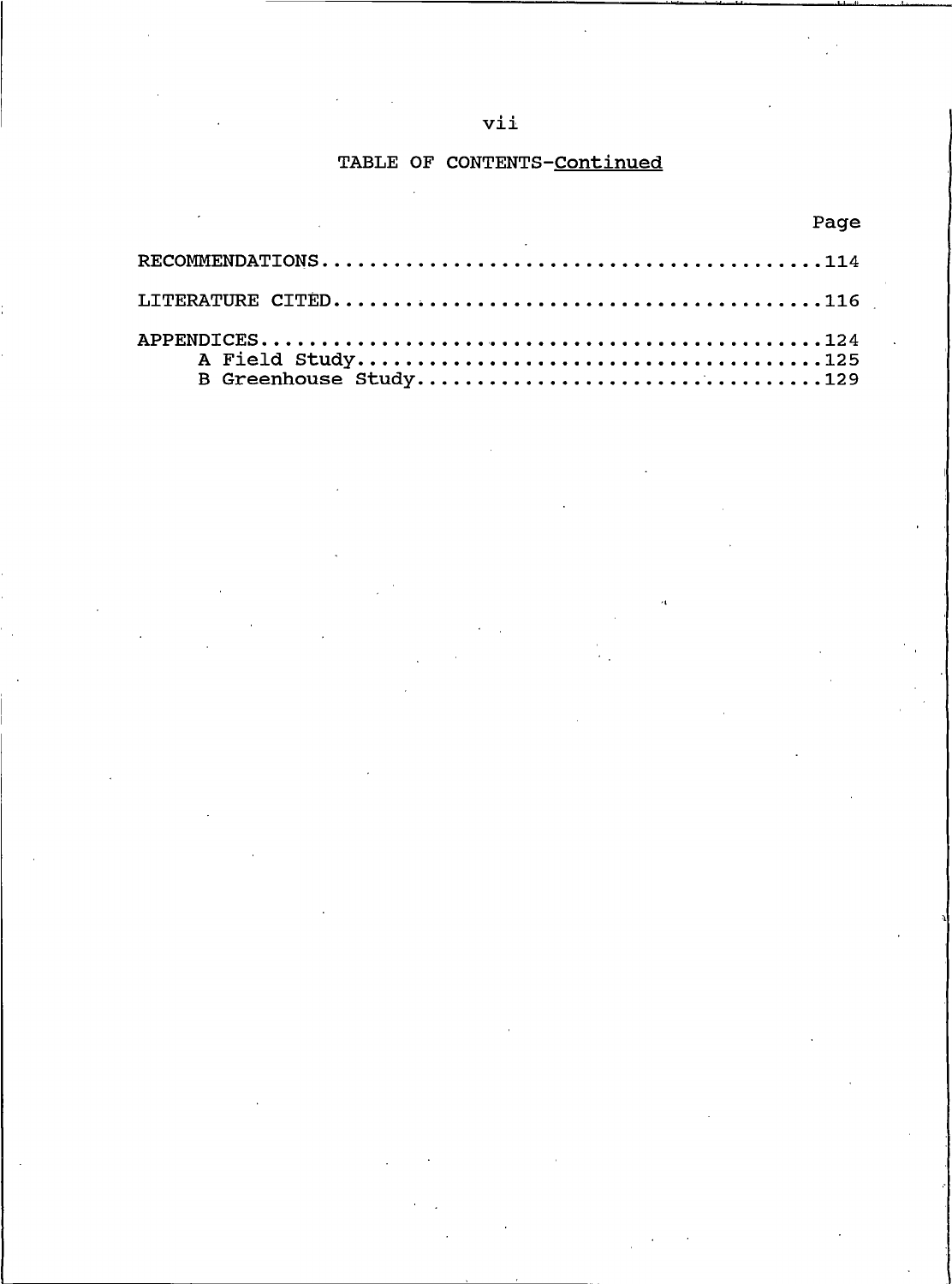### viii

### LIST OF TABLES

| Table<br>Page   |                                                                                                    |
|-----------------|----------------------------------------------------------------------------------------------------|
| $\mathbf{1}$    | Soil solution extraction schedule 34                                                               |
| $\overline{a}$  | Pre-treatment soil physical properties 36                                                          |
| 3               | Chemical characteristics of soil used in greenhouse<br>55                                          |
| 4               | Ionic composition of irrigation water treatments 57                                                |
| 5               | Chemical criteria of irrigation water quality                                                      |
| 6               | Pore size distribution102                                                                          |
| $\overline{7}$  | Pre-experiment soil chemical property means126                                                     |
| 8               | Mean comparisons of soil solution EC and SAR at                                                    |
| 9               | Mean comparisons of soil solution EC and SAR at                                                    |
| 10              | Mean comparisons of drainage water chemistry,<br>evapotranspiration and leaching fraction, by crop |
| 11              | Mean comparisons of drainage water chemistry,<br>evapotranspiration and leaching fraction, by crop |
| 12 <sup>2</sup> | Mean comparisons of post-experiment soil properties,                                               |
| 13              | Means comparsions of post-experiment soil<br>properties by crop, by depth133                       |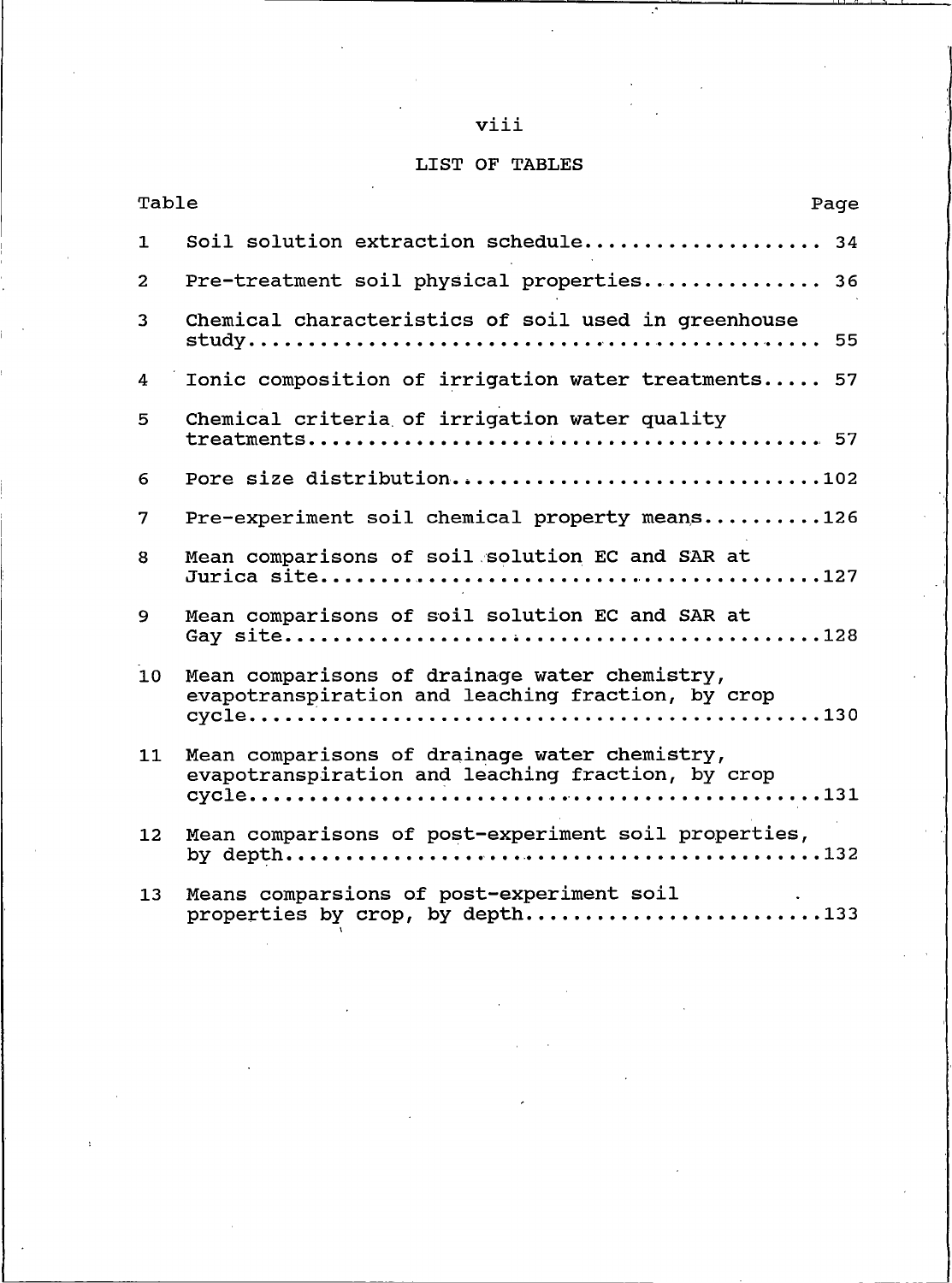### LIST OF FIGURES

|                 | Figure<br>Page                                                                                                                                                                                 |  |
|-----------------|------------------------------------------------------------------------------------------------------------------------------------------------------------------------------------------------|--|
| $\mathbf{1}$    | Geologic map of the Powder River drainage basin in                                                                                                                                             |  |
| $\overline{2}$  | Published soil survey of area designated as Jurica<br>site. Boxed area designates approximate location of                                                                                      |  |
| 3 <sup>1</sup>  | Published soil survey of area designated as Gay<br>site. Boxed area designates approximate location of                                                                                         |  |
| 4               | Field plots at the Gay site in Sept. 1988 (top) and<br>during an irrigation the following year (bottom)29                                                                                      |  |
| 5               | Soil solution extractors were constructed of PVC<br>pipe and porous ceramic cups and installed at 4<br>depths within each plot32                                                               |  |
| 6               | Pre-experiment soil saturated paste extract EC and<br>SAR at Jurica and Gay sites37                                                                                                            |  |
| 7 <sup>7</sup>  | Soil solution EC over time in 1989, at Jurica site<br>in plots treated with magnesium chloride40                                                                                               |  |
| 8               | Soil solution EC as a function of amendment<br>following each irrigation of 1989 at Jurica site43                                                                                              |  |
| 9               | Effect of amendments on soil solution EC at the Gay<br>site. Each value is an average of extracts<br>collected over 3 extraction events during the 1989                                        |  |
| 10 <sub>1</sub> | Effect of amendments on soil solution SAR over a<br>three-day extraction period at Jurica site following<br>the first irrigation of 1989<br>. 48                                               |  |
|                 | 11 Effect of amendments on soil solution SAR following<br>the third irrigation at Jurica site. Each value is<br>the average of all extracts collected over a three-<br>day extraction period49 |  |
| 12 <sup>2</sup> | Column arrangement in greenhouse and column drainage                                                                                                                                           |  |
| 13              | Each column was individually irrigated using plastic<br>bottles and drip emitters58                                                                                                            |  |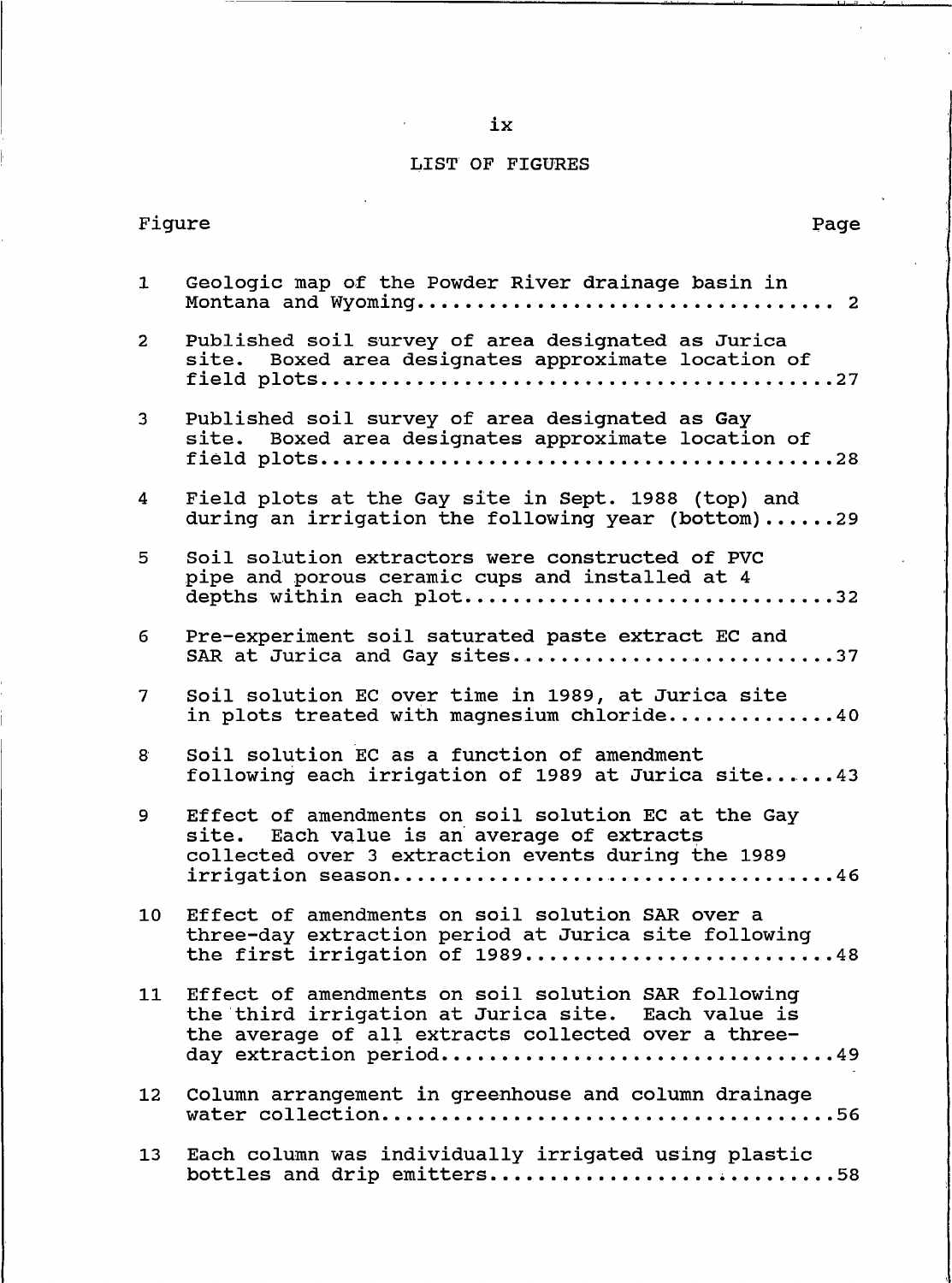### LIST OF FIGURES-Continued

| Figure<br>Page                                                                                                                                       |  |
|------------------------------------------------------------------------------------------------------------------------------------------------------|--|
| Effect of water quality, amendment and crop on<br>14<br>sodium leaching efficiency; values averaged over                                             |  |
| Effect of water quality, amendment, and crop on salt<br>15<br>leaching efficiency; values averaged over                                              |  |
| Effect of irrigation water quality on sodium<br>16<br>leaching efficiency within crop treatments70                                                   |  |
| Effect of amendments on sodium leaching efficiency<br>17                                                                                             |  |
| Effect of amendments on salt leaching efficiency<br>18                                                                                               |  |
| SAR of column drainage water over time as affected<br>19<br>by water quality, amendment and crop; values<br>averaged over interactions75             |  |
| Effect of water quality, amendment and crop on net<br>20<br>sodium and salt accumulation within soil columns;<br>values averaged over interactions80 |  |
| Effects of crop x water quality treatments on net<br>21<br>sodium and salt accumulation within soil columns83                                        |  |
| Effect of water quality, amendment and crop on post-<br>22<br>experiment soil SAR; values averaged over                                              |  |
| Effect of water quality, amendment and crop on post-<br>23<br>experiment soil EC; values averaged over                                               |  |
| Effects of crop x water quality treatments on post-<br>24                                                                                            |  |
| Effects of crop x water quality treatments on post-<br>25 <sub>2</sub>                                                                               |  |
| Effects of water quality x amendment treatments on<br>26                                                                                             |  |
| 27<br>Effects of crop x amendment treatments on post-                                                                                                |  |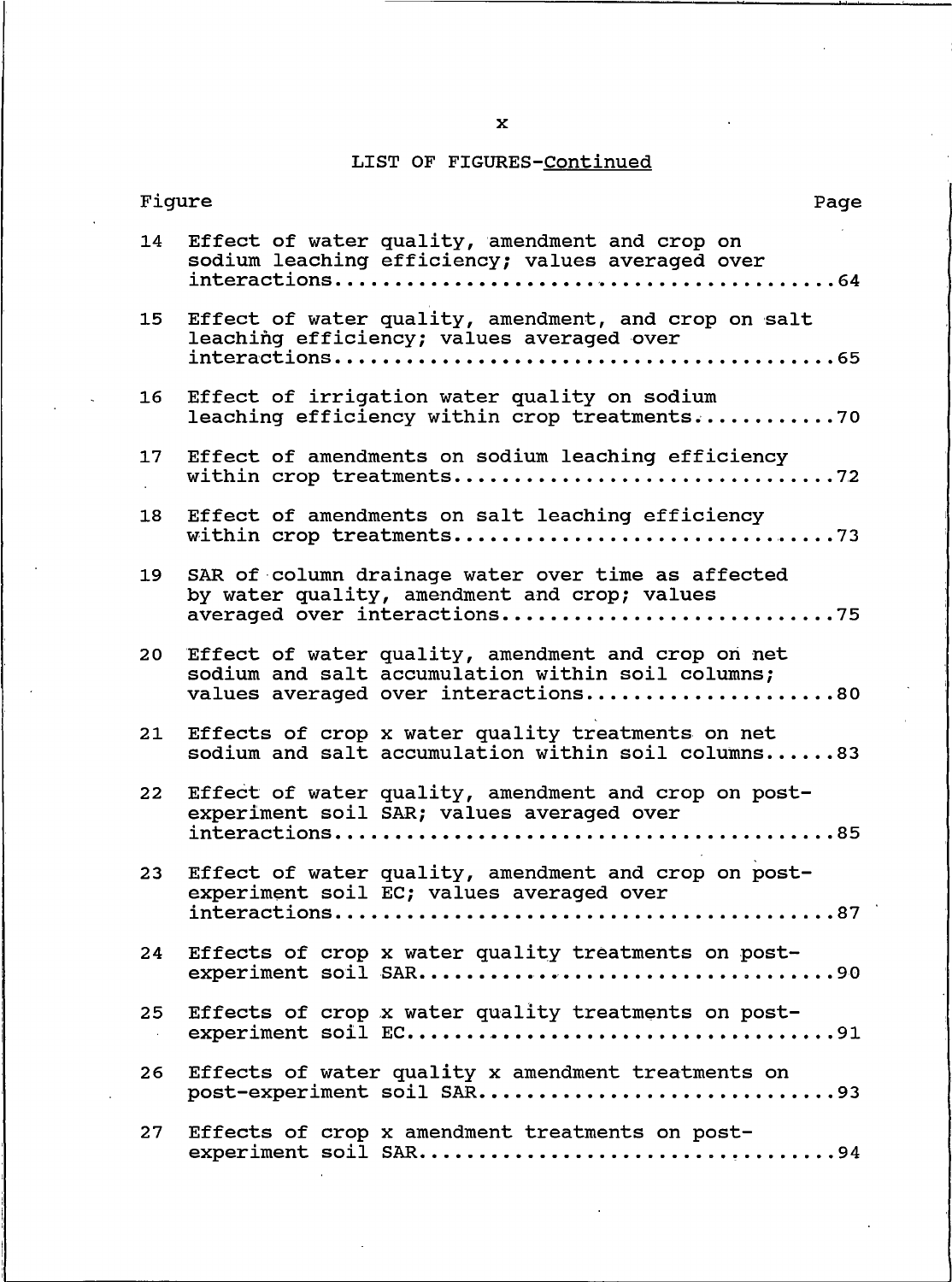### LIST OF FIGURES-Continued

|                 | rıqure<br>Page                                                                                                                                                                                |  |
|-----------------|-----------------------------------------------------------------------------------------------------------------------------------------------------------------------------------------------|--|
|                 | 28 Effects of crop x amendment (top) and main crop<br>effects (bottom) on bulk density of column surface<br>soil. Values are presented as percent of pre-<br>treatment column bulk density 97 |  |
| 29              | Moisture release curves of crop and water quality<br>treatments; volumetric water content at saturation<br>estimated from bulk density 99                                                     |  |
| 30 <sub>1</sub> | Total porosity and volume of pore space in<br>macropore and micropore size ranges as affected by<br>crop and water quality treatments100                                                      |  |
| 31              | Main treatment effects (top), amendment effects<br>(middle) and crop x crop cycle effects (bottom) on<br>column leaching fractions105                                                         |  |
|                 | 32 Effect of water quality, crop and amendment on<br>evapotranspiration over 3 crop cycles107                                                                                                 |  |
|                 | 33 Effect of water quality, crop and amendment on crop<br>yield over 3 crop cycles108                                                                                                         |  |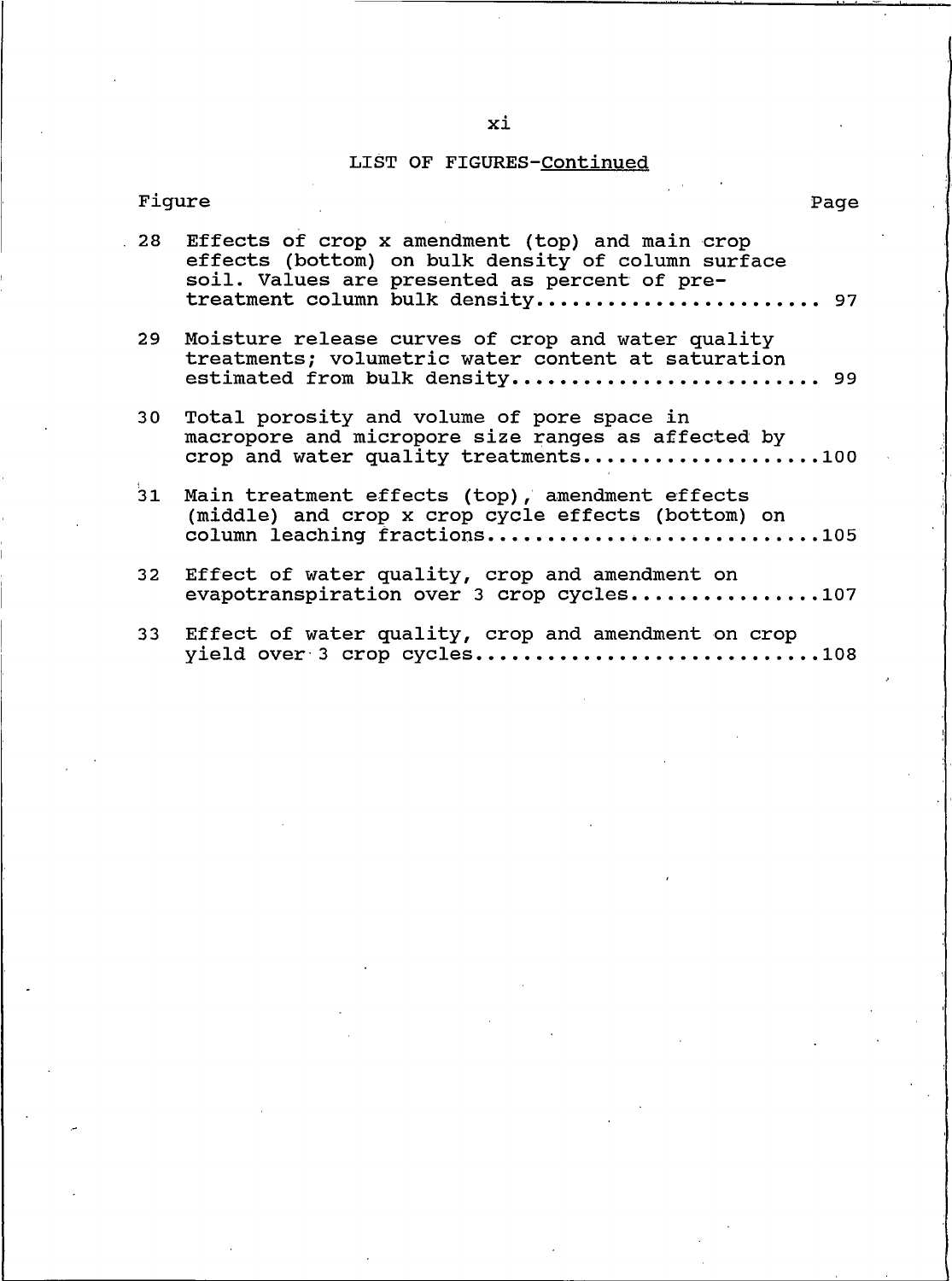#### **INTRODUCTION**

The Powder River and its tributaries drain an area of approximately 34,700 square kilometers in northeastern Wyoming and southeastern Montana (Hembree et al., 1952). The headwaters of the Powder River drain a variety of igneous and metamorphic rocks but the vast majority of the basin is underlain by sediments of marine origin, including limestone, sandstone, gypsiferous shales, and siltstones (Figure 1). The combination of low precipitation (<35 cm annually) and exposure to marine sediments produces streamflow with high dissolved solids concentrations.

Historically, Powder River water has been of marginal quality for irrigation. However, roughly 4500 hectares in the Montana portion of the Powder River drainage are irrigated with Powder River water.

Studies of irrigated soils along the Powder River in Montana indicate that salinization of some soils has occurred. The specific causes of salinization (i.e. irrigation water quality, cropping history, irrigation management, soil physical and chemical properties) are not always evident. However, it is known that irrigation with water containing high concentrations of salt can accelerate the salinization process, unless irrigation is accompanied by careful water and soil management.

Historic water quality trends for the Powder River indicate that total dissolved solids and sodium

 $\mathbf{1}$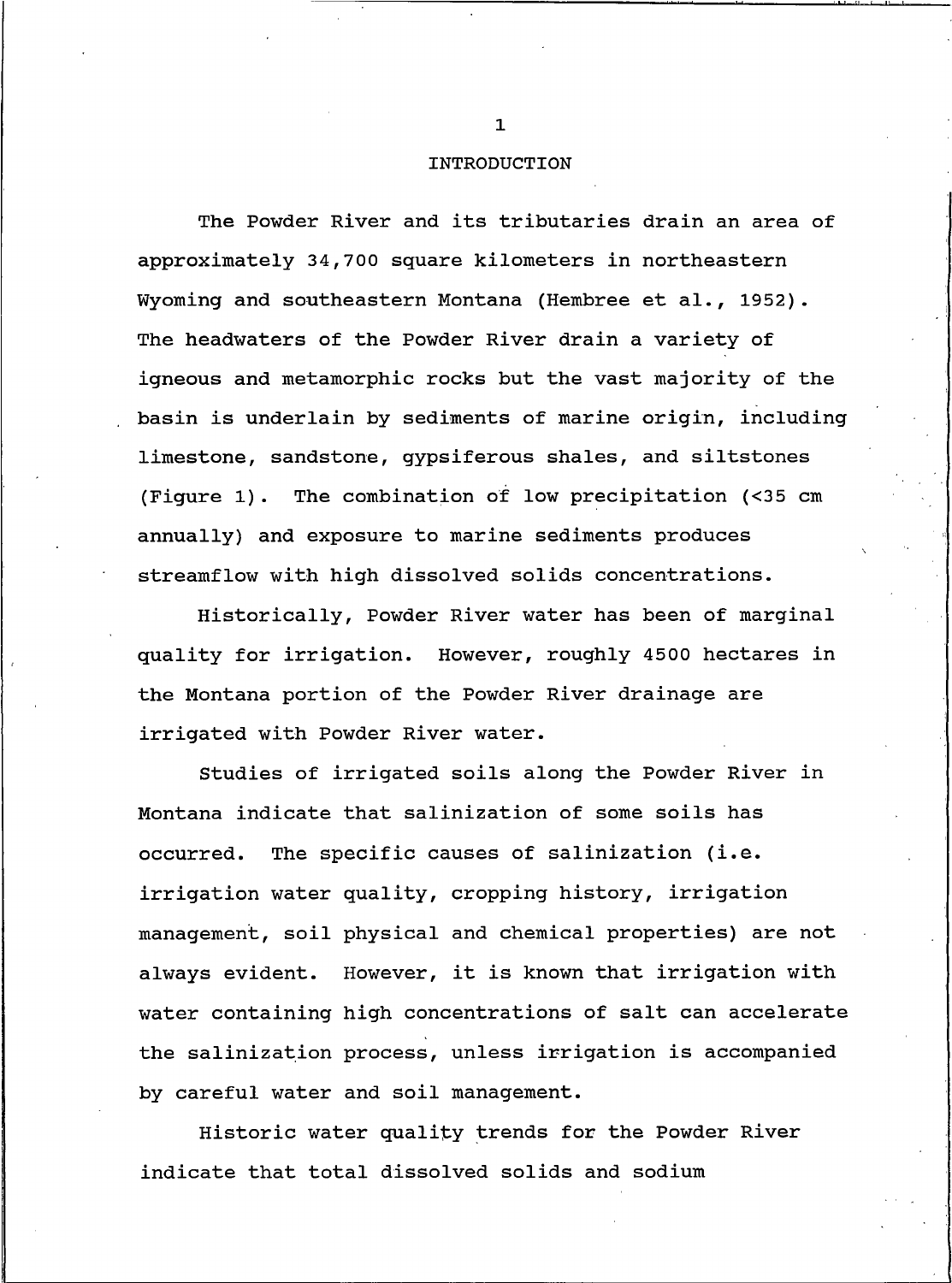

Figure 1. Geologic map of the Powder River drainage basin<br>in Montana and Wyoming.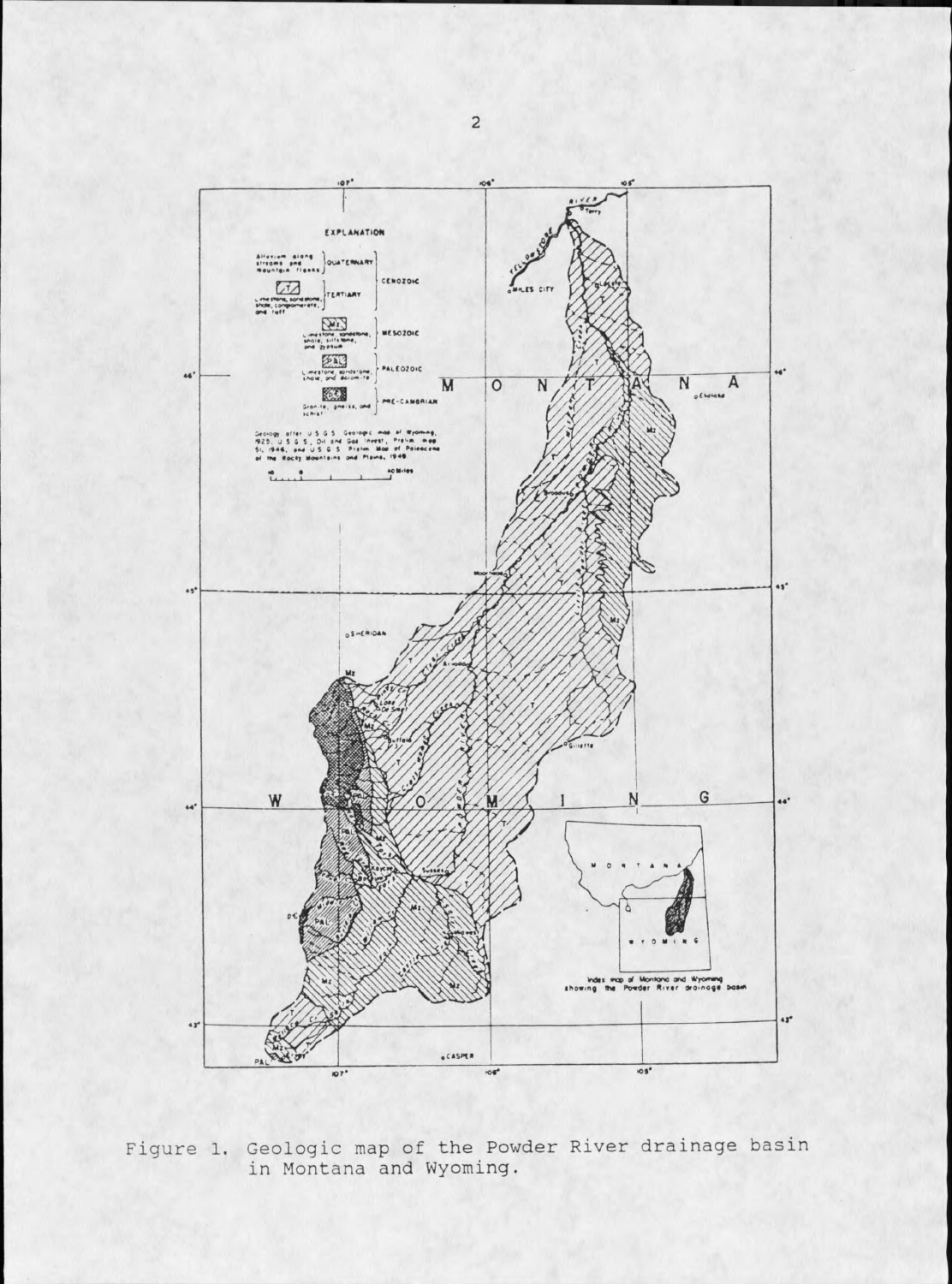concentrations have been increasing over the past 20 years  $(Gallaqher, 1986)$ . It has been suggested that the reduction in crop yields reported by farmers irrigating with Powder River water has been a symptom of deteriorating soil conditions, caused by declining irrigation water quality.

Implementation of efficient and economically feasible soil reclamation strategies may be necessary to maintain production in the face of deteriorating soil conditions associated with long-term irrigation with water having relatively high TDS concentrations and SARs. Drainage and leaching of accumulated salts from the soil profile are prerequisites of productive, long term irrigated crop management. Because sodium saturation and clay dispersion are frequently associated with salinization, most reclamation efforts focus on replacing soil-adsorbed sodium with calcium or magnesium, both of which contribute to aggregate stability and improved drainage. Many researchers have proposed the use of calcium or magnesium-rich chemical amendments for sodic soil reclamation (Dollhopf et al., 1988; Richards, 1954). Various crops have been reported to improve permeability and promote the removal of sodium and salt from the soil (Robbins, 1986a).

This project was undertaken to examine management alternatives (amendment additions and alternate crop species) and their potentials for improving soil conditions and crop yields from the predominant irrigated soil along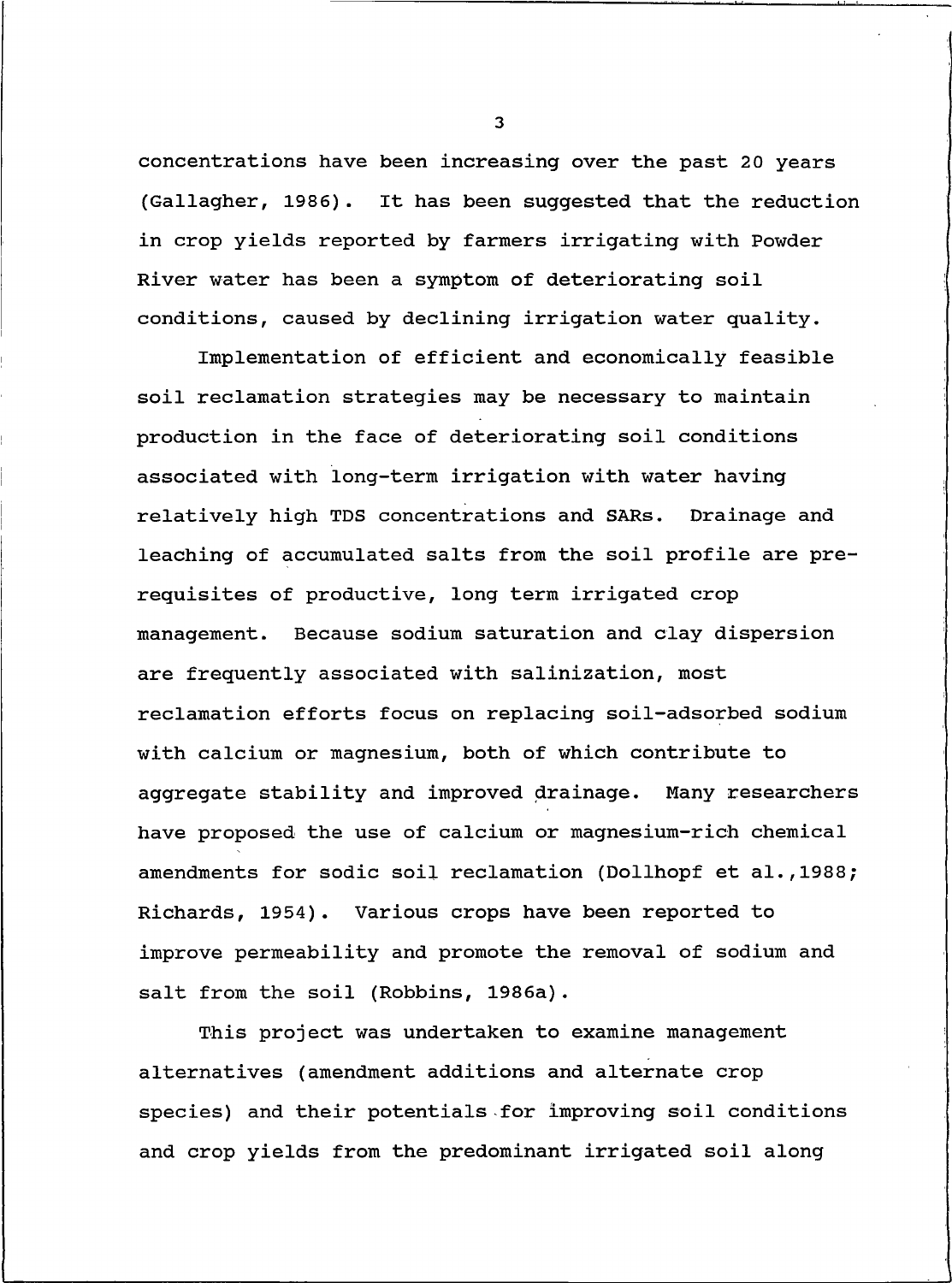the Powder River (Haverson soil series). Effects of irrigation water quality on crop yield and soil reclamation were also investigated.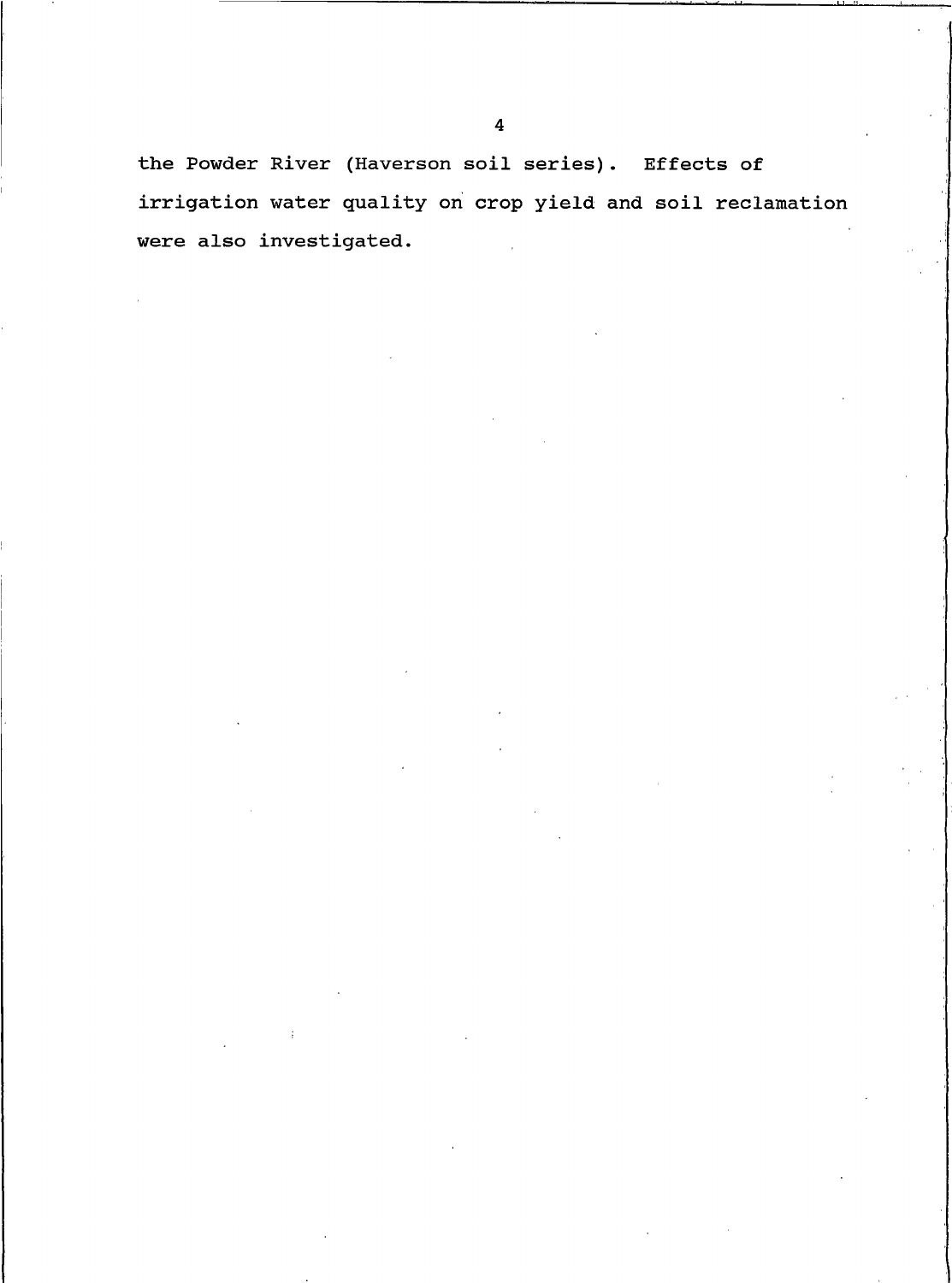#### LITERATURE REVIEW

### Properties of Irrigation Water

Quality of irrigation water is of particular importance in arid climates. Salts formed in situ by weathering of soil minerals or by salt deposition from applied water tend to accumulate in the soil profile. Use of saline water may result in reductions of crop yields while use of sodic water may cause deterioration of physical properties of soils. Salinity

Total salt concentration is of primary concern in evaluation of irrigation water suitability. The effect of salt on crop growth is believed to be largely of an osmotic nature, although some researchers have also reported specific ion toxicity effects (Shainberg and Oster, 1978). Osmotic potential is a colligative property, and is therefore related to the total salt concentration rather than the concentration of individual ionic species (Shainberg and Oster, 1978). Methods for determining salt concentrations include total dissolved solids (TDS), expressed in mg/L, and electrical conductivity (EC) in dS/m. For a mixture of salts in the range of electrical conductivity up to 10 dS/m, the relationship between EC and TDS is linear, approximated by:

 $TDS(mq/L) = 640 \times EC(dS/m)$ 

 $\circ$ 

 $\mathcal{L}^{\mathcal{L}}$ 

(Richards, 1954).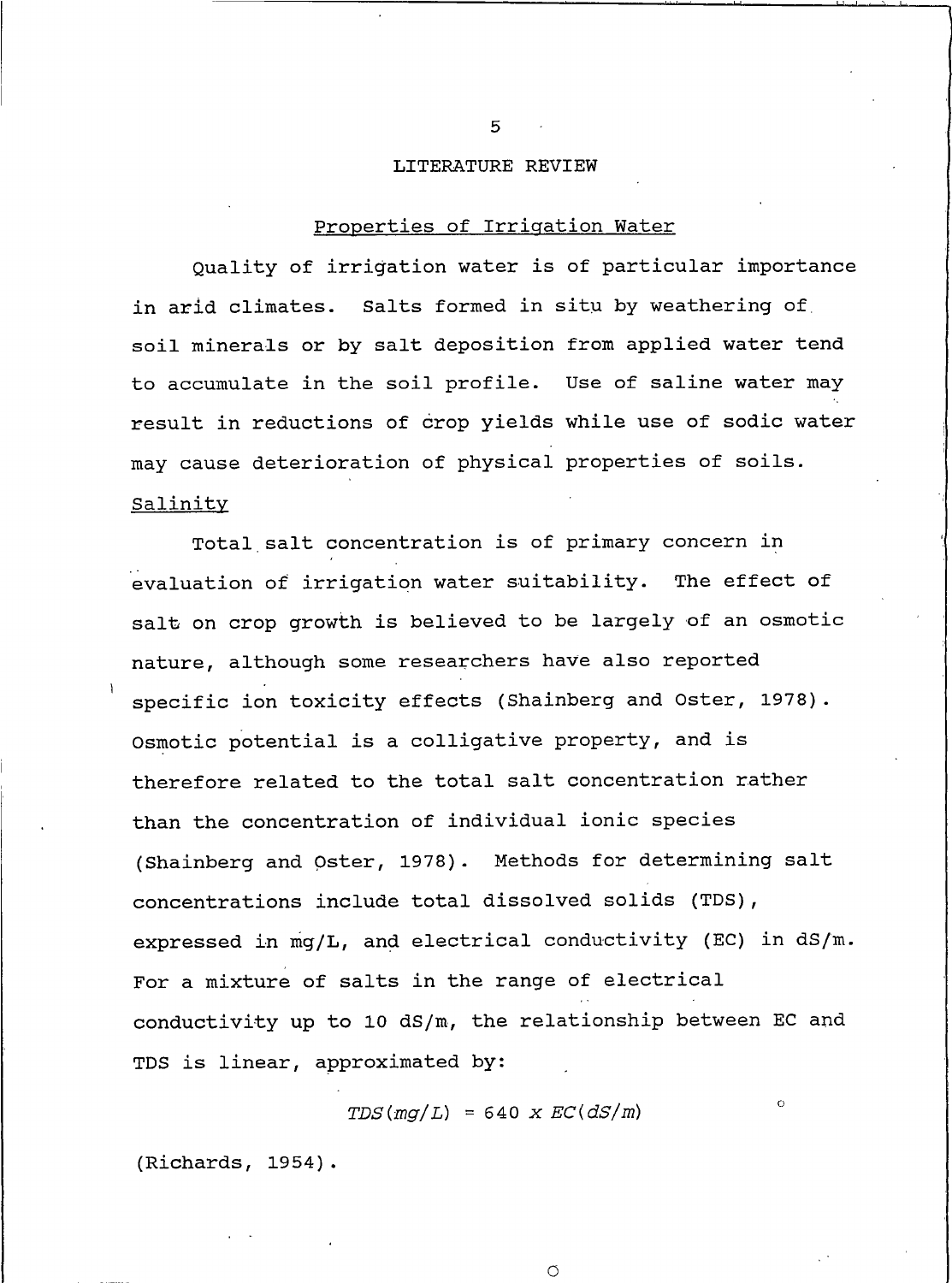In the range of EC that will permit plant growth, the osmotic potential of a solution can be estimated by the expression:

 $\psi(bars) = -.036 \times EC(dS/m)$ 

(Richards, 1954).

Plant uptake of water occurs in response to total soil water potential. Under saline conditions, total soil water potential is a function of both the matric potential and osmotic potential. As a salt-affected soil dries, both the osmotic and matric potentials decrease (become more negative), resulting in increasing plant water stress.

The net result of soil salinization is reduction of crop yields. Rhoades (1972) indicated that the primary cause of soil salinization is evapotranspiration of applied irrigation water, leaving soluble salts concentrated in the root zone. Many researchers have found that saline irrigation water accelerates soil salinization, resulting in significant reductions in crop yield (Bernstein and Francois, 1973; Letey et al., 1985; Bajwa et al., 1986; Bresler and Hoffman, 1986; Dinar et al., 1986).

Water need not be excessively saline to cause a salinity problem, however. Richards (1954) found that application of less than 0.6 m of irrigation water with an EC of 1.0 dS/m changed 30 cm of a salt-free loam to a saline loam when leaching did not occur. Conversely, Engel et al. (1985) found that irrigation with extremely saline cooling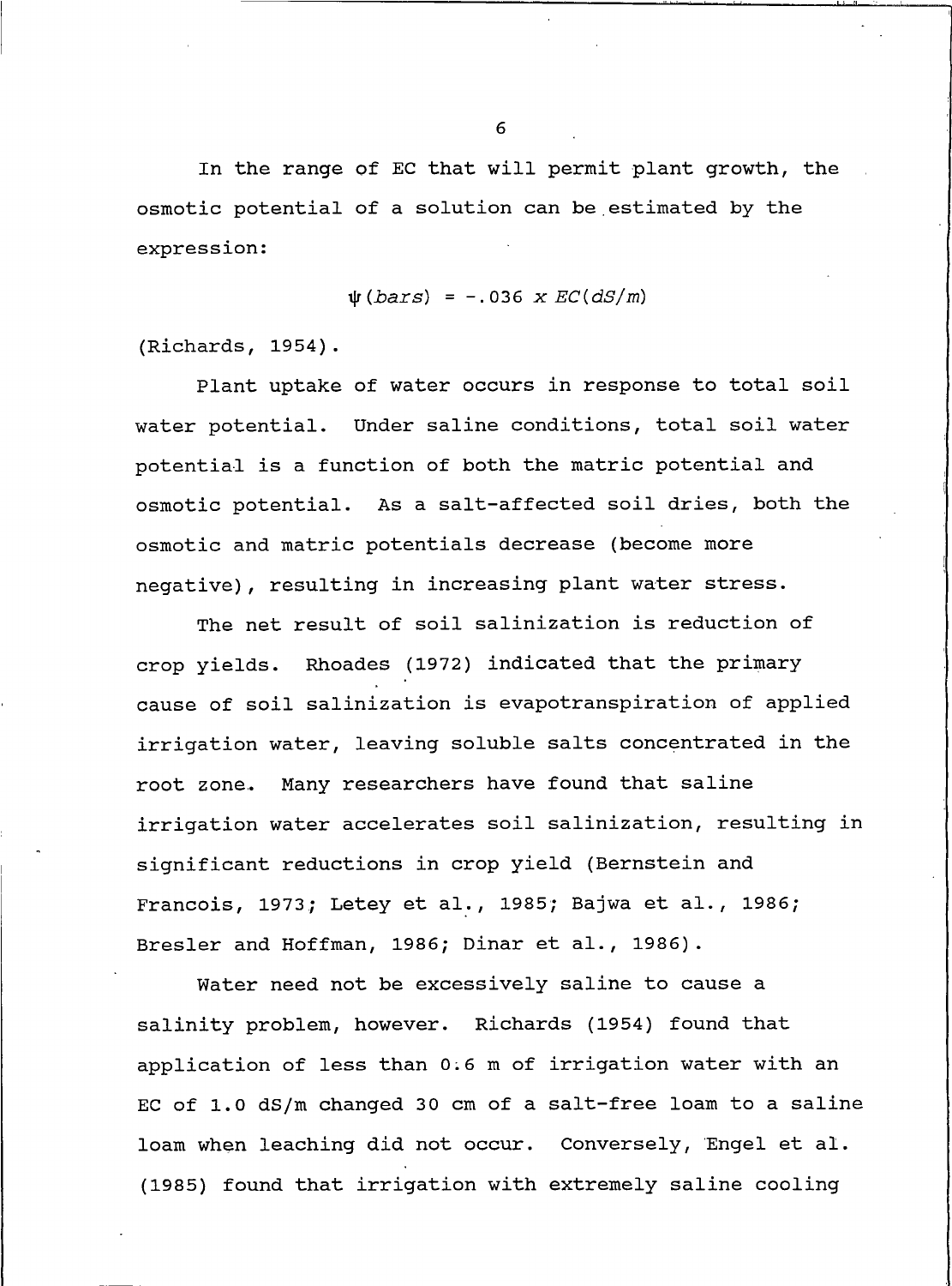tower water (EC=2.2 dS/m) did not reduce yields of corn and alfalfa or elevate salt concentrations in the upper root This was attributed to the initially low soil salt zone. content, coarse soil texture, and adequate leaching by rainfall. Thus, it is evident that soil salinity and the resulting effects thereof are determined not only by irrigation water quality, but also by such factors as soil characterisics and management practices.

#### Sodicity

An important consideration in estimating the potential hazard of irrigation water is the extent to which the exchangable sodium percentage (ESP) of the soil will increase as a result of adsorption of sodium from the water. ESP is defined as:

$$
ESP = \frac{exchangeable \ Na \ (meq/L)}{CEC \ (meq/100 \ gm \ soil \ l)} \ \ x \ 100
$$

This increase depends on the ratio of soluble sodium to the divalent cations in solution (sodium adsorption ratio), which is expressed as :

$$
SAR = \frac{(Na)}{\sqrt{(Ca+Mg)/2}}
$$

where concentrations are given in meq/L.

A major factor affecting the final SAR value of soil water is the precipitation or dissolution of alkaline earth carbonates. In irrigation waters containing high concentrations of bicarbonate ions, there is a tendency for calcium, and to a lesser extent magnesium, to precipitate in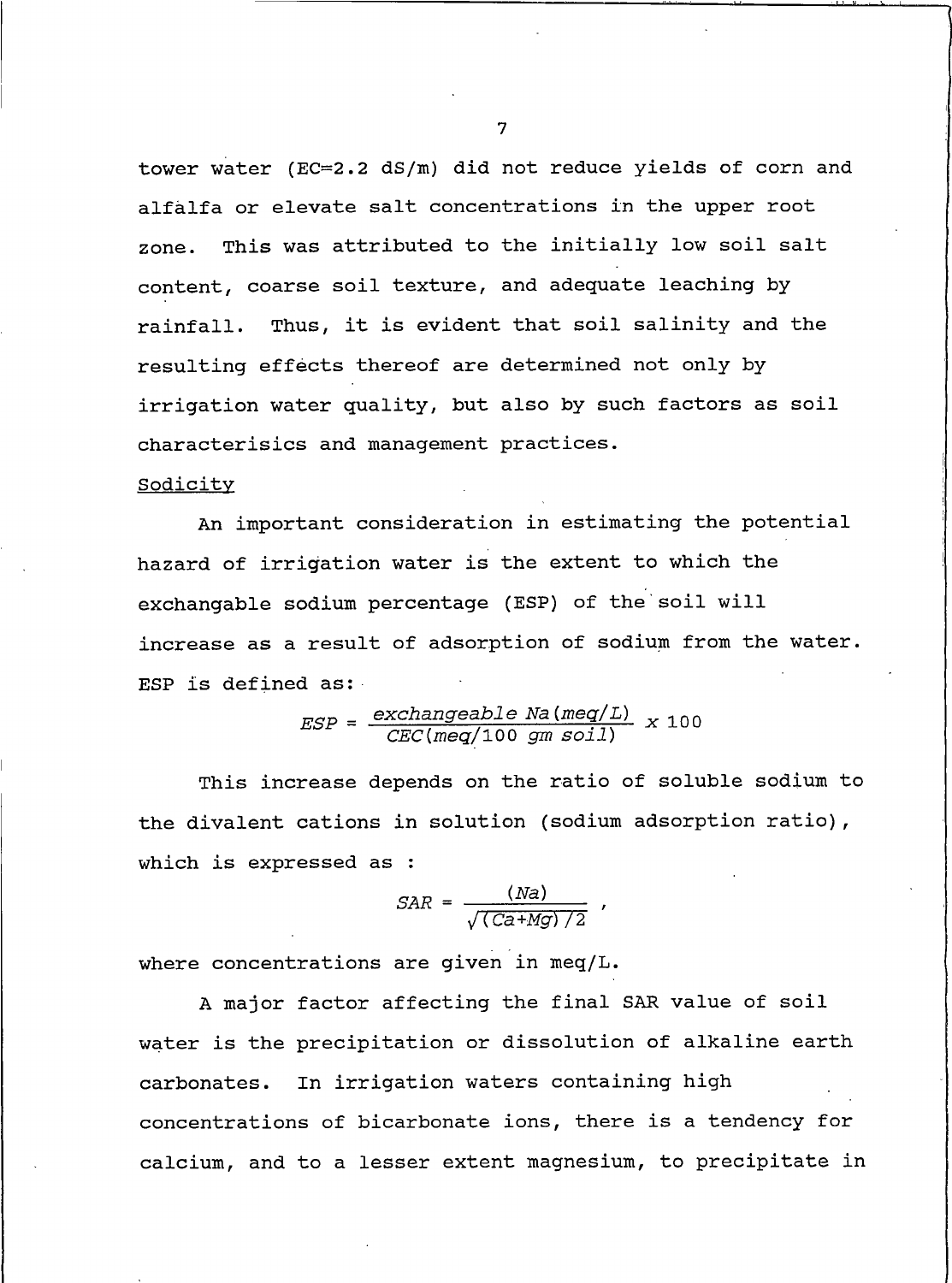the form of carbonate, thus increasing soil solution SAR and soil ESP (Shainberg and Oster, 1978).

Bower et al. (1968) proposed the following prediction equation to estimate carbonate precipitation effects on soil sodium status:

$$
ESP = SAR_{adi} = SAR_{iw}[1.0 + (8.4 - pH_c^*)]
$$

where  $pH_c^* = (pk_2 - pk_{so}) + p(Ca + Mg) + p(CO_3 + HCO_3)$ ,  $p(Ca + Mg)$  and  $p(CO_3 + HCO_3)$  are the negative logarithms of the molar and equivalent concentrations, respectively, and pK<sub>2</sub> and pk<sub>sp</sub> are the negative logarithms of the second dissocation constant of H<sub>2</sub>CO<sub>3</sub> and the solubility product of CaCO<sub>3</sub>, respectively, both corrected for ionic strength.

The major problem associated with high soil ESP is the effect on physical properties of the soil. Divalent cations tend to flocculate clays and promote favorable soil structure, while sodium causes clay dispersion and swelling, resulting in reductions in hydraulic conductivity (HC).

Many studies have demonstrated the deleterious effect of sodium on soil structure. Soils leached with NaCl solutions of various concentrations had lower HC and were compressed to lower void ratios than those leached with CaCl, solutions (Waldron et al., 1970). The HC of a given soil has been shown to decrease with increasing ESP, provided the electrolyte concentration is below a critical threshold level that is dependent on soil characteristics (Quirk and Shofield, 1955). McNeal and Coleman (1966)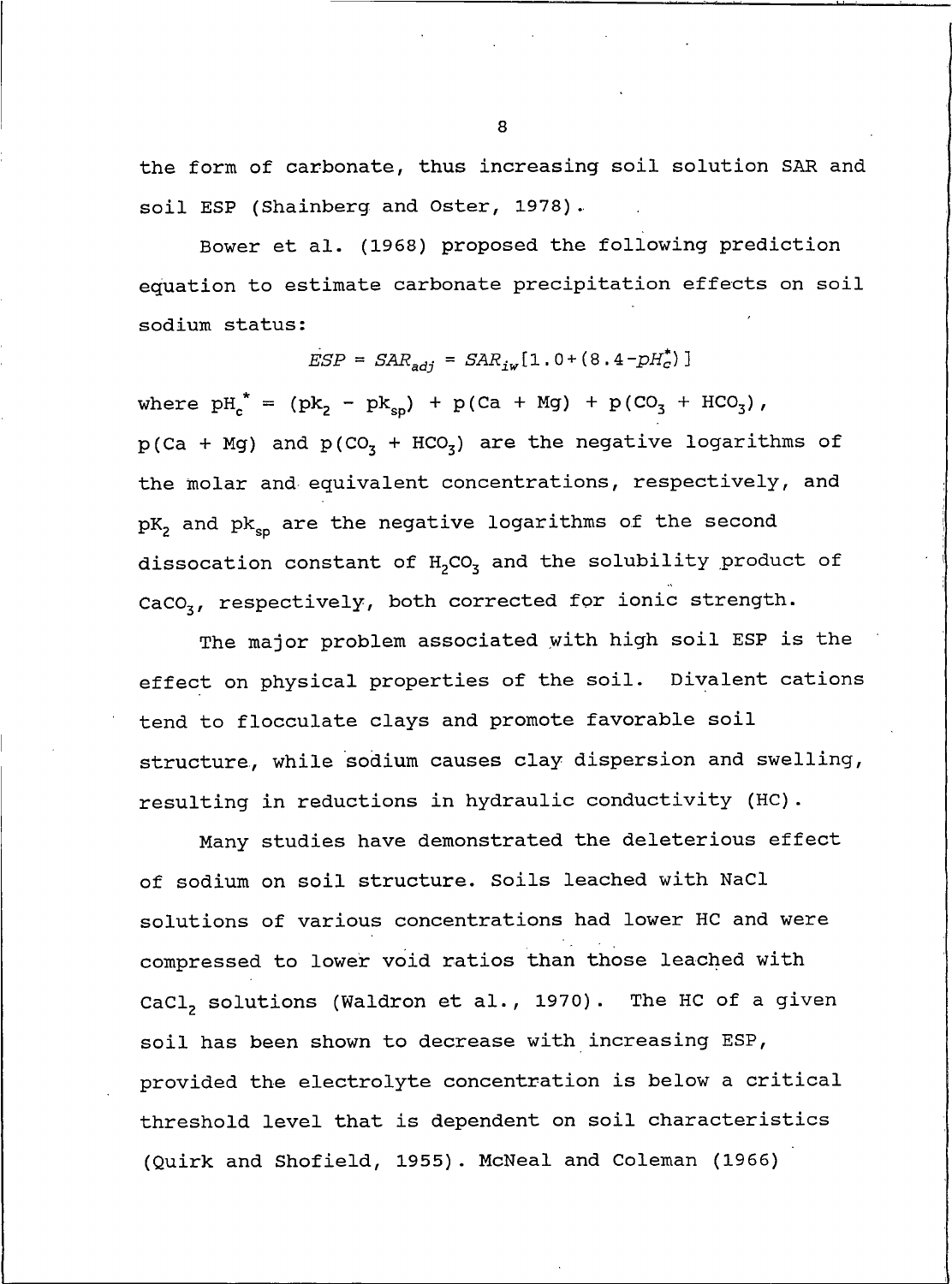concluded that the decrease in HC associated with high SARlow electrolyte solutions was particularly pronounced for soils with high contents of montmorrillonitic clays, while soils high in non-swelling kaolinite and sesquioxides were insensitive to variations in solution composition.

Differences of opinion can be found in the literature as to whether swelling or dispersion is the major cause of reduced permeability of sodic soils. Shainberg and Oster (1978) assert that swelling results in reduced pore size and is a reversible process, while dispersion causes particle movement and pore blockage and is essentially irreversible. Shainberg and Caiserman (1971) found that swelling is not generally appreciable unless the ESP exceeds about 25 or 30. Conversely, Felhender et al. (1974) reported that dispersion can occur at ESP levels as low as 10 to 20 if the electrolyte level is less than 10 mg/L. Frenkel et al. (1978) concluded that plugging of pores by dispersed clay particles is the major cause of reduced HC in soils in the range of exchangeable sodium and electrolyte concentrations most commonly encountered in soils irrigated with sodic waters of questionable suitability. They also maintain that rainfall in soils irrigated with such water accentuates the problem.

Soil permeability decreases with the square of the pore Therefore, regardless of the mechanism of the radius. reduction in HC (dispersion or swelling), it is clear that a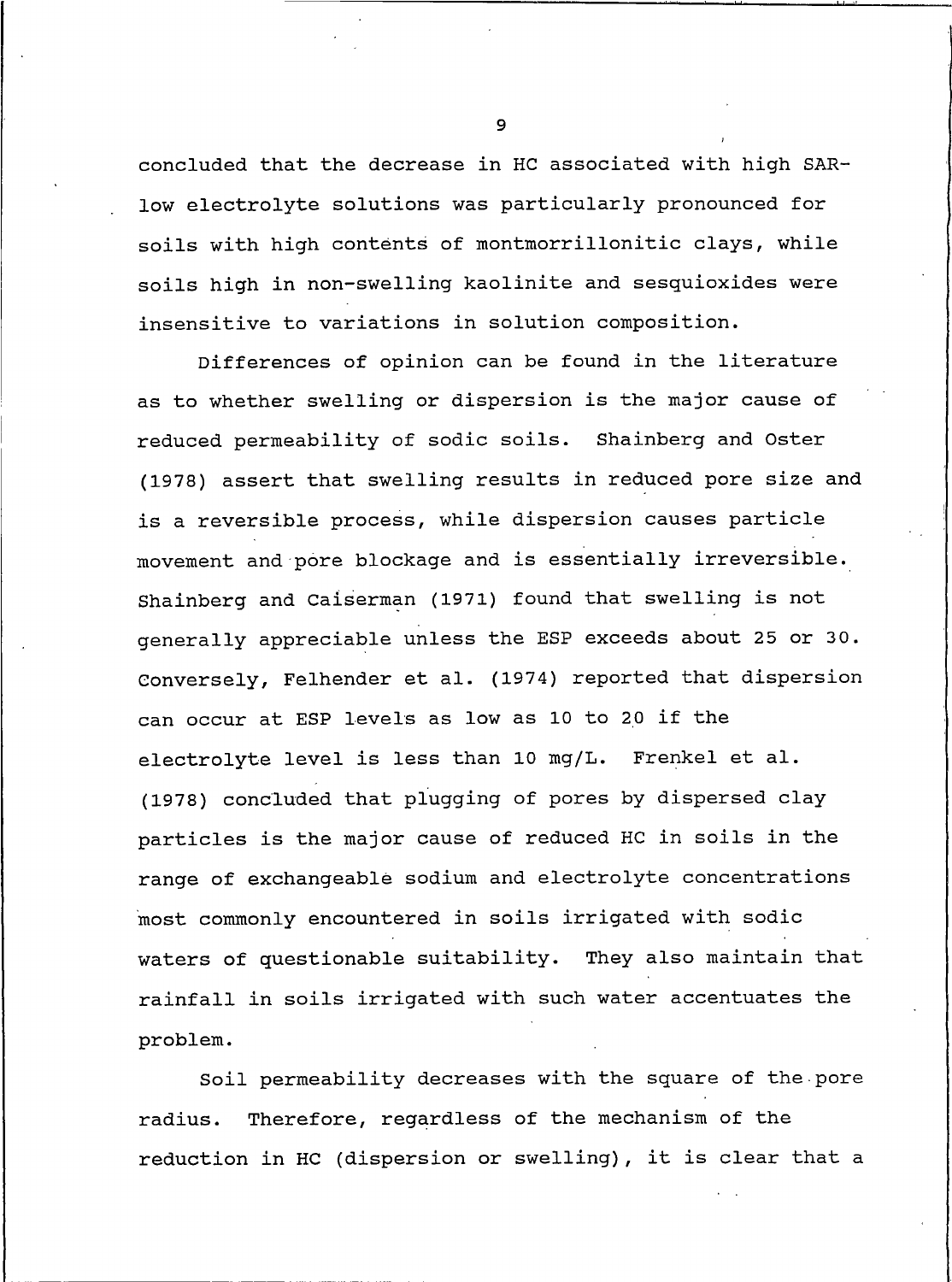small reduction in the size of the larger pores has a large effect on permeability.

Reclamation of Saline-sodic and Sodic Soils

Reclamation procedures of saline-sodic and sodic soils should accomplish the following: 1) decrease soil ESP and pH to improve soil physical conditions, reduce problems associated with high Na concentrations, and improve soil nutrient status, and 2) remove soluble salts from the soil solution by leaching.

In the case of saline-sodic soils, removal of soluble salts without a corresponding decrease in ESP will result in a sodic soil, while only decreasing ESP will produce a soil solution of greater salt concentration (Cates, 1979).

Reclamation of sodic soils usually requires that water penetration into and through the soil be improved by either: 1) exchanging excess sodium with calcium so that leaching can procede, or 2) initially leaching with saline water and then progressivly decreasing the salinity of the applied water. Occasionally, calcium present in the subsoil as gypsum can be mixed with a shallow sodic layer by deep tillage, eliminating or reducing the need for amendments (Hoffman, 1986).

When both saline and non-saline waters are not available and deep tillage will not suffice, addition of an amendment is frequently mandatory. Amendments should be chosen considering such factors as: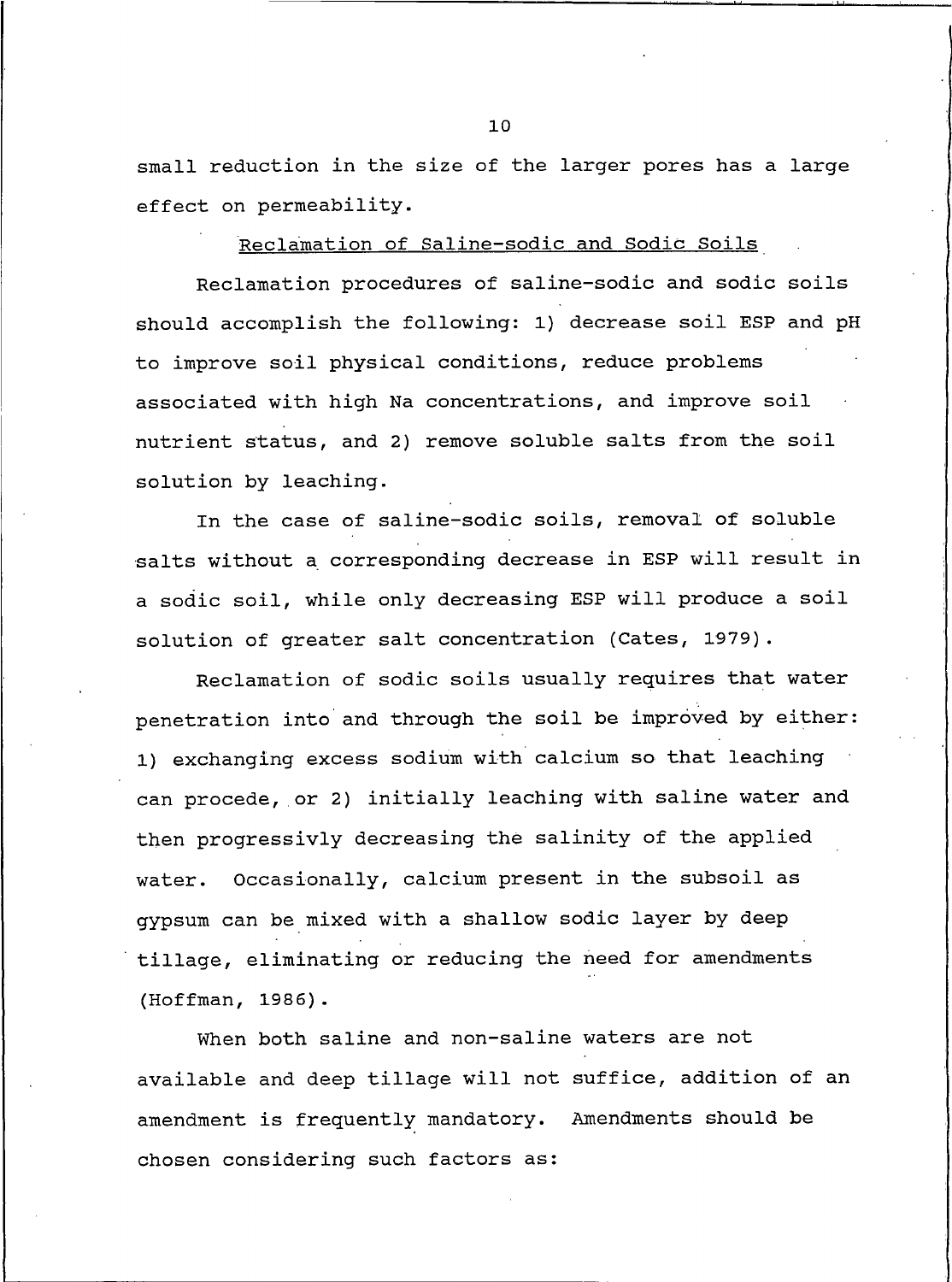1. physical and chemical properties of the soil

- 2. time available for reclamation
- 3. amount of water available for leaching and the drainage capacity of the soil
- 4. extent of reclamation needed
- 5. costs for amendments, water and application (Prather et al., 1978).

#### Amendments

#### Gypsum

Gypsum ( $\text{CaSO}_4$ . 2H<sub>2</sub>O) is the most commonly used amendment for sodic soil reclamation, primarily because of cost. Gypsum has effectively reduced ESP and increased permeability in numerous studies (Mustafa and Abdelmagid, 1981, 1982; Keren and Shainberg, 1981; Shainberg et al., 1982; Robbins, 1986a; Gupta and Singh, 1988).

When gypsum is mixed with soil, exchangable sodium is replaced with calcium by the reactions:

 $CaSO_4$  2H<sub>2</sub>O (solid) -  $Ca^{2^+}$  +  $SO_4^{2^-}$  +2H<sub>2</sub>O

 $2Na(X) + Ca^{2^{+}} \rightarrow Ca(X) + 2Na^{+}$ 

where (X) represents the soil exchange complex. The soil exchange complex acts as a sink for Ca<sup>2+</sup> until both reactions reach equilibrium. Gypsum will continue to dissolve until the solution phase is saturated or the ion activity product of  $Ca^{2+}$  x  $SO_4^{2-}$  equals the solubility product of gypsum (Hira and Singh, 1980).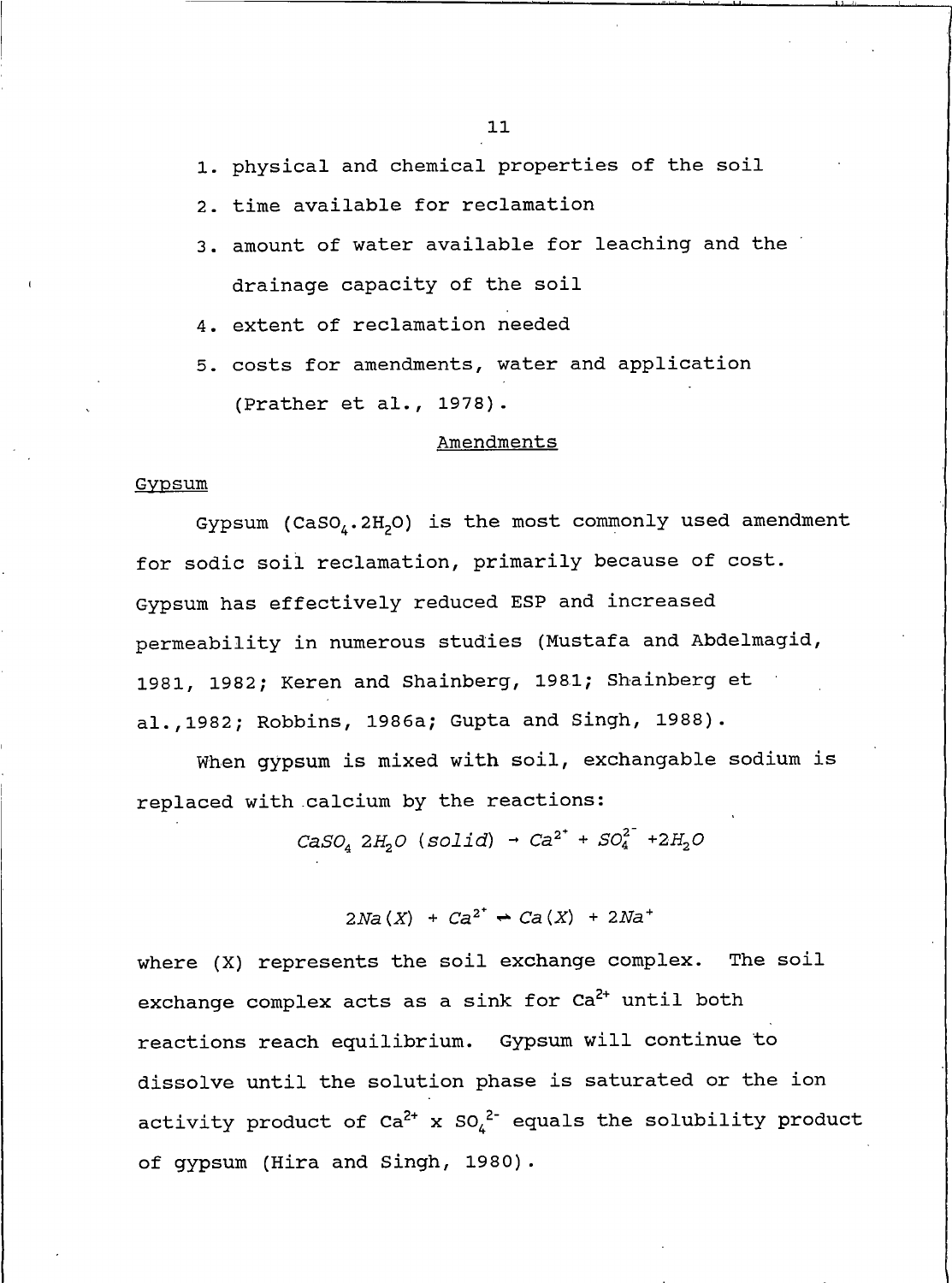The effectiveness of gypsum is dependent on its dissolution properties. Gypsum's solubility in water is relatively low (2.4 kg m<sup>-3</sup>), compared to calcium chloride (CaCl<sub>2</sub>), which has a solubility of 977 kg  $m^{-3}$ . This low solubility may limit its effectiveness in arid environmnents or where insufficient water is applied. As the soil solution is concentrated by evapotranspiration, the solubility limits of gypsum are exceeded and gypsum is precipitated, resulting in a corresponding increase in the relative proportion of sodium in solution (Richards, 1954).

According to Keren and O'Conner (1982), the dissolution rate of gypsum depends on :

- 1) activity of  $Ca^{2+}$  in solution (which is governed by the exchangable Na<sup>+</sup> fraction)
- 2) the rate of  $Ca^{2+}$  diffusion to exchange sites
- 3) size of the gypsum particles.

Gypsum dissolution increases with greater exchangable sodium concentrations and decreases in the presence of lime (Oster and Frenkel, 1980). The amount of water required for gypsum dissolution decreases with decreasing size of the gypsum particles (Hira and Singh, 1980).

Prather et al. (1978) found that more water and time were required for gypsum to be effective, relative to more soluble amendments such as CaCl, and  $H_2SO_k$ . He reports, however, that as soil ESP is reduced, gypsum becomes increasingly efficient in sodium leaching relative to the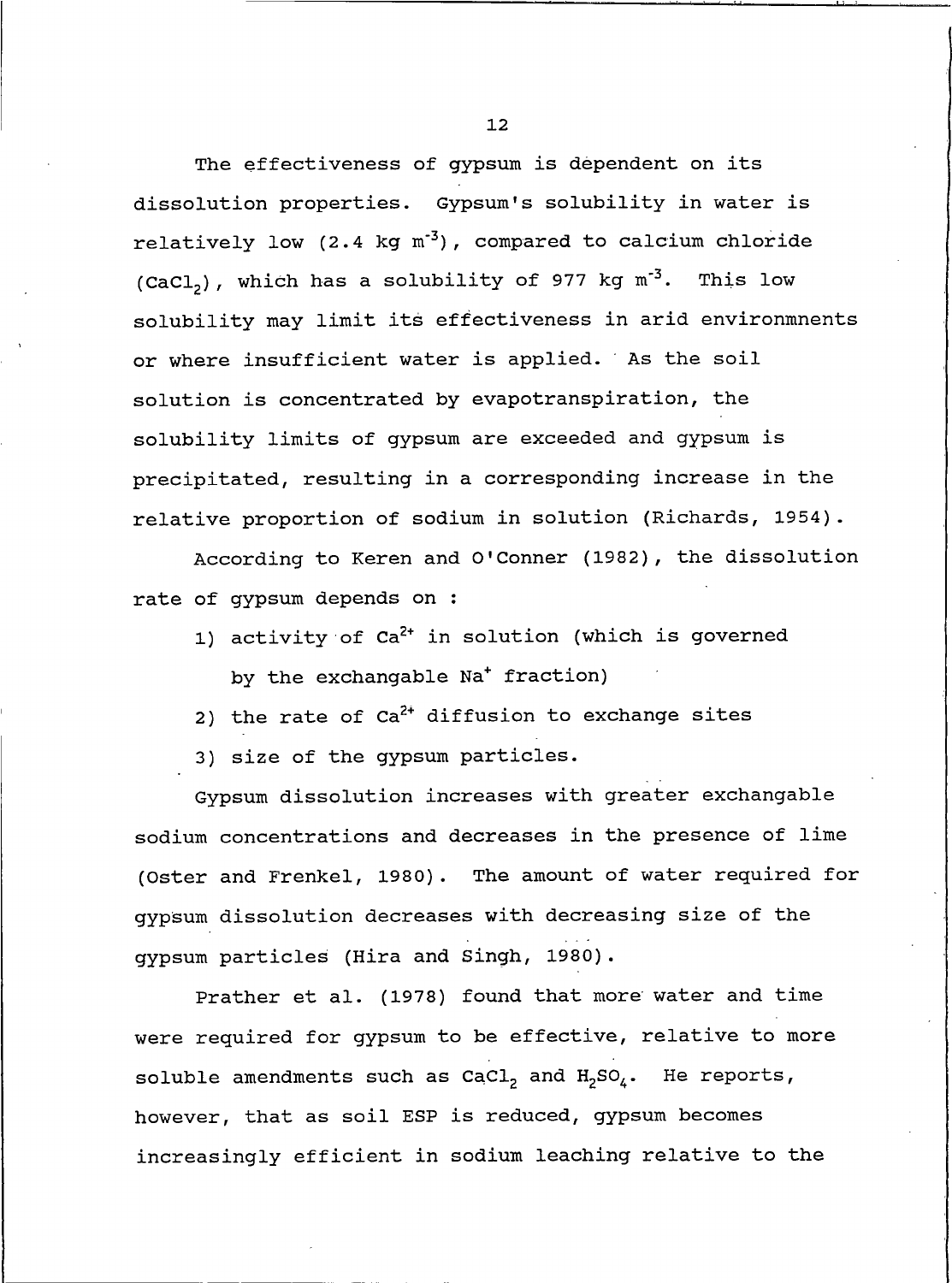more soluble amendments because permeability is no longer limiting. Similarly, Shainberg et al. (1982) reported that gypsum had a long-term electrolyte effect on maintaining high HC, while CaCl, resulted in complete sealing of the soil after continuous irrigation with distilled water. Certain conditions, however, such as where insufficient water intake cannot be achieved, may preclude the use of qypsum singly. A combination of gypsum and a more soluble amendment may provide rapid improvements in infiltration and drainage as well as longer-term sodium displacement. (Prather et al., 1978).

#### Phosphoqypsum

Phosphogypsum is a by-product of the manufacture of phosphoric acid  $(H_xPO_\lambda)$  from phosphate rock ore processed with sulfuric acid  $(H_2SO_4)$  (Mays and Mortvedt, 1986). Gypsum is precipitated as a silt-sized (.002-.05 mm) waste product. Phosphogypsum consists of the gypsum waste material (80-99% CaSO, 2H<sub>2</sub>O), mineral impurities and less than 1% phosphate (Keren and Shainberg, 1981). Thousands of tons of phosphogypsum are produced annually in the U.S. with no apparent market (Smith, 1988). Thus, phosphogypsum is available at a relatively low cost.

Phosphogypsum has a much greater surface area than agricultural gypsum and is reported to have a 10 times greater dissolution rate (Keren and Shainberg, 1981). The high rate of dissolution of phosphogypsum accounted for its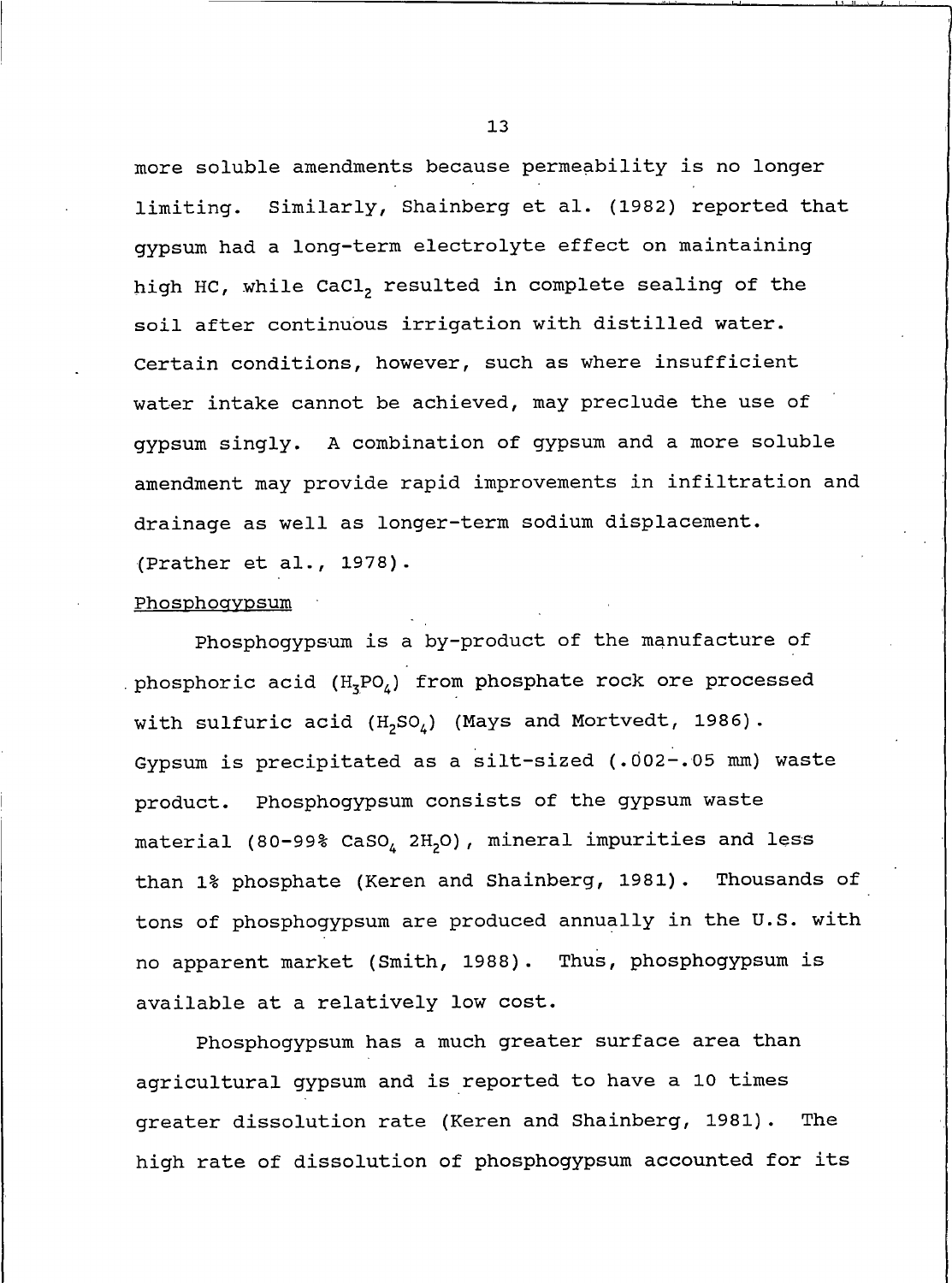effectiveness in maintaining high infiltration rates on sodic and non-sodic soils subjected to simulated rainfall (Kazman et al., 1983; Gal et al., 1984; Agassi et al., 1986). Similarly, duPlessis and Shainberg (1985) reported that phosphogypsum, by dissolving readily and contributing Ca-electrolytes to the soil solution, prevented chemical dispersion of soil clays. Smith (1988) found that application of phosphogypsum improved physiochemical properties of a sodic bentonite minespoil.

Although phosphogypsum has shown promise as a sodic soil amendment, some of the contaminants in phosphogypsum may be environmentally hazardous. Phosphogypsum commonly contains Radium 226 (226Ra) concentrations greater than the EPA suspect level of 5 picocuries gram<sup>-1</sup> (Range Inventory and Anal., 1986). Mays and Mordvedt (1986) investigated the fate of <sup>226</sup>Ra after land application of 27 and 112 Mg ha<sup>-1</sup> of phosphogypsum containing 25 pC gm<sup>-1 226</sup>Ra. They concluded that crop uptake of Ra was not affected while radioactivity in the surface 15 cm of soil was increased with both rates of phosphogypsum application. Conversely, a Wyoming study showed that a 30 cm incorporation of phosphogypsum at 35.5 Mg ha<sup>-1</sup> resulted in no significant increase in <sup>226</sup>Ra levels (Range and Inventory Anal., 1986). Recently the EPA declared a ban on the transport of phosphogypsum from production sites (U.S. Gypsum Co., 1990). It is not clear whether this ban is temporary.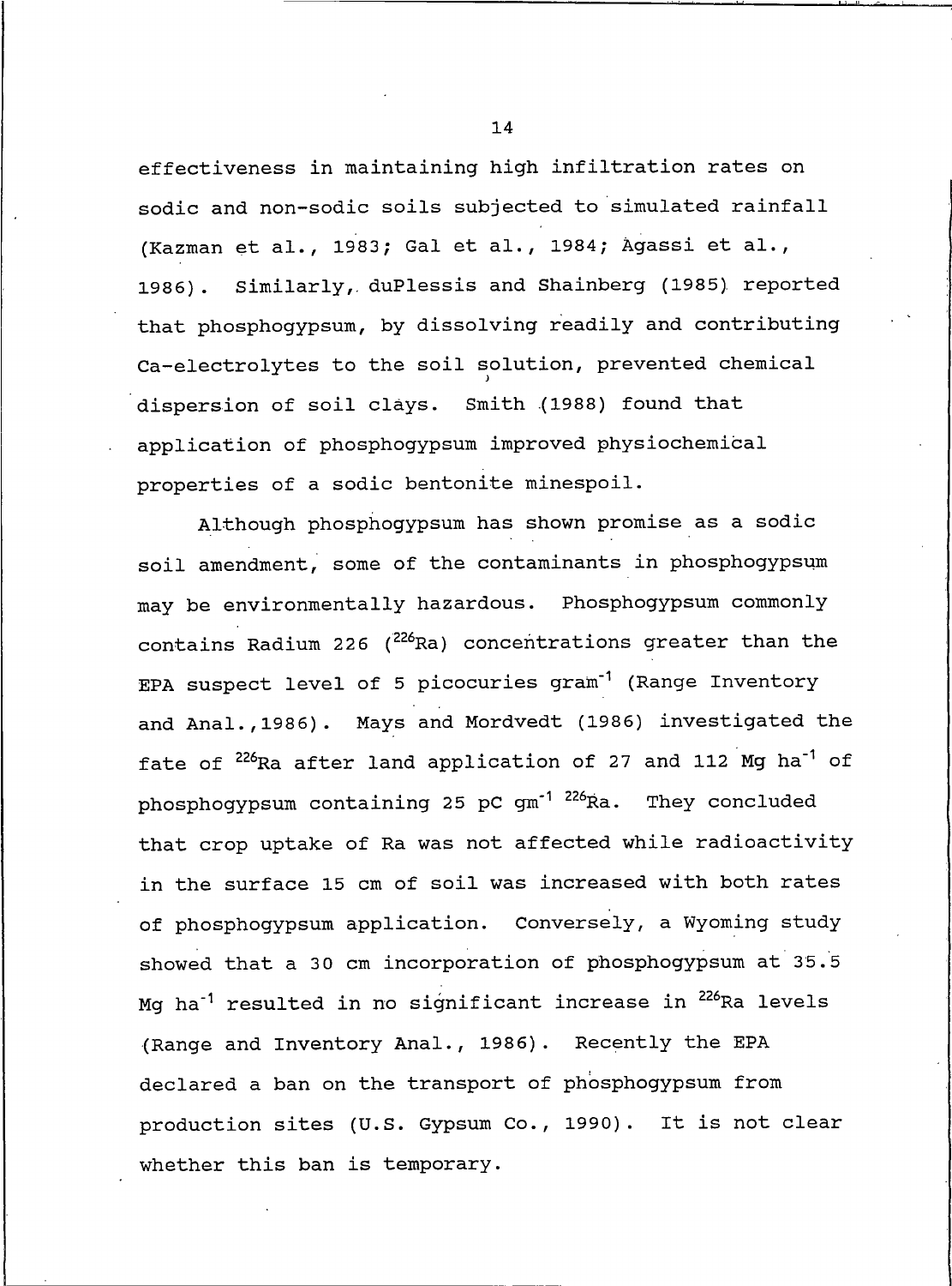### Magnesium Chloride

Magnesium chloride (MgCl<sub>2</sub>.6H<sub>2</sub>O) is a by-product of table salt evaporite production. Magnesium chloride, in brine form, is relatively inexpensive since it is considered a waste product at production sites (Smith, 1988).

Magnesium is the second most abundant exchangable cation in soils but has been studied relatively little, compared to other cations (Bohn et al., 1985). As divalent alkaline earth metals, Mg and Ca possess similar properties and have both been classified as important in the development of soil structure (Richards, 1954).

Magnesium chloride is very soluble (542 kg m<sup>-3</sup>) compared to agricultural gypsum  $(2.4 \text{ kg m}^{-3})$ . Highly soluble amendments such as CaCl, can rapidly increase HC and decrease ESP, largely due to their high electrolyte concentrations (Arora and Coleman, 1979; Prather et  $a1.$ , 1978).

Although magnesium chloride has been relatively untested as a chemical amendment, it has been reported to effectively displace sodium from the cation exchange complex (Peterson and Oad, 1974). Smith (1988) found that application of magnesium chloride brine to sodic bentonite minespoils reduced the soil SAR and saturation percentage and improved infiltration.

Some characteristics of magnesium chloride may make it undesirable as an amendment under some conditions. Some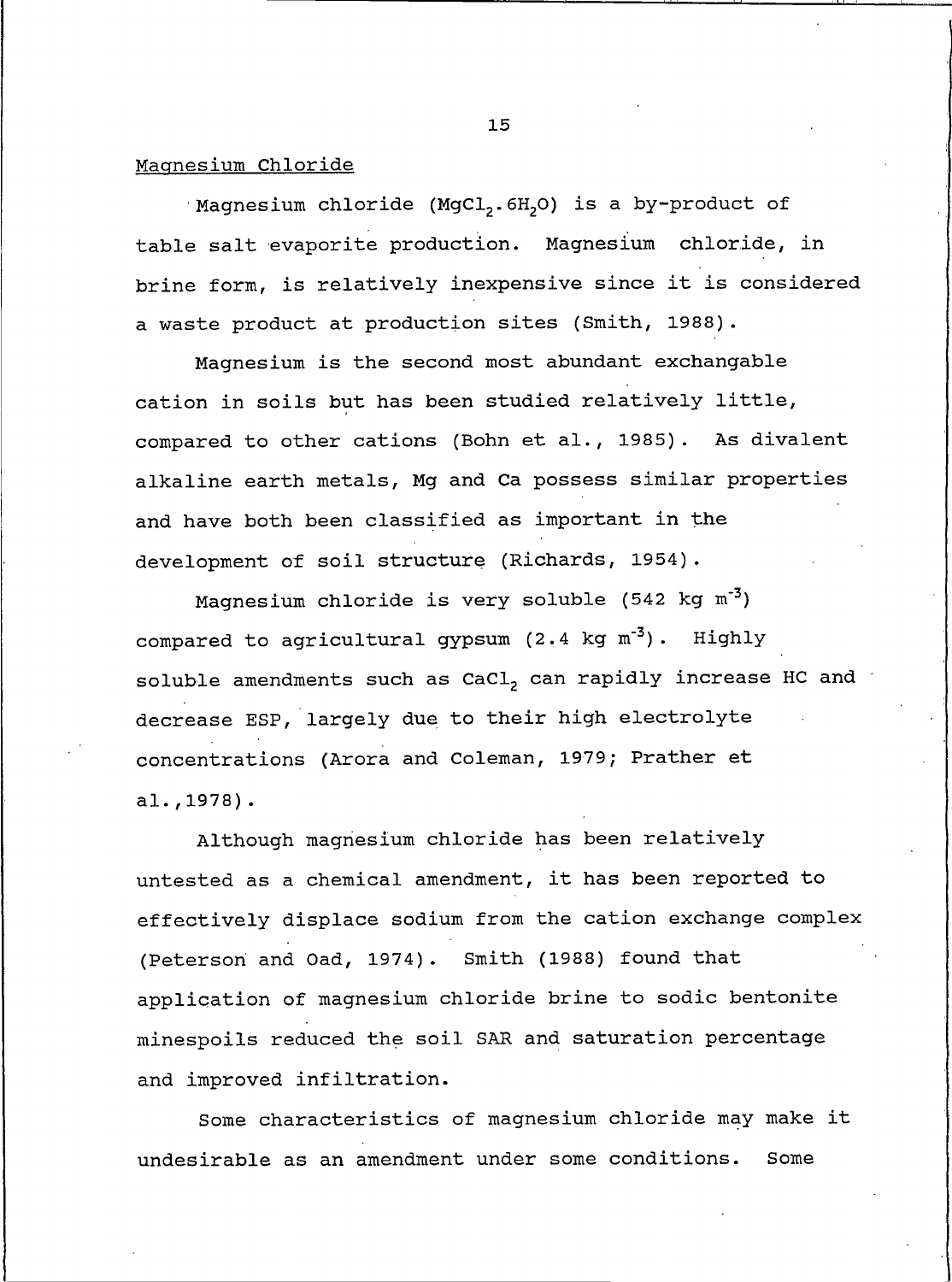investigators have concluded that Mg and Ca are adsorbed equally and that the cation-exchange behavior of Ca and Mg is sufficiently similar that they can be considered as one species for irrigation water quality considerations (Richards, 1954). Others have reported that soils exhibit a preference for adsorption of Ca over Mg and the preference depends on the nature of the cation exchange complex (Sposito and Fletcher, 1985; Levy et al., 1972).

The preference for adsorption of Ca over Mg has been found to account for the increase in exchangable Na or K as the ratio of Mq/Ca increased (Haghnia and Pratt, 1988). Similarly, Rahman and Rowell (1979) reported that montmorillonitic soils containing Mg as the dominant exchangable cation adsorbed more Na and produced lower hydraulic conductivities than when Ca was the dominant Quirk and Shofield (1955) showed that a Mgcation. saturated soil produced larger decreases in HC than a Casaturated soil when the predominant clay was illite. Hunsaker and Pratt (1971) concluded that ion exchange sites in allophane and in clay minerals coated with hydroxy-Al have a strong preference for Ca over Mg. Robbins and Carter (1983) calculated selectivity coefficients for simultaneous Ca-Mg-Na-K exchange for salt-affected soils. The lyotropic series (ease of ion replaceability) for these soils was Na  $\ge$  $Mq > Ca > K$  whereas the generally accepted series is Na > K  $>$  Mg  $>$  Ca.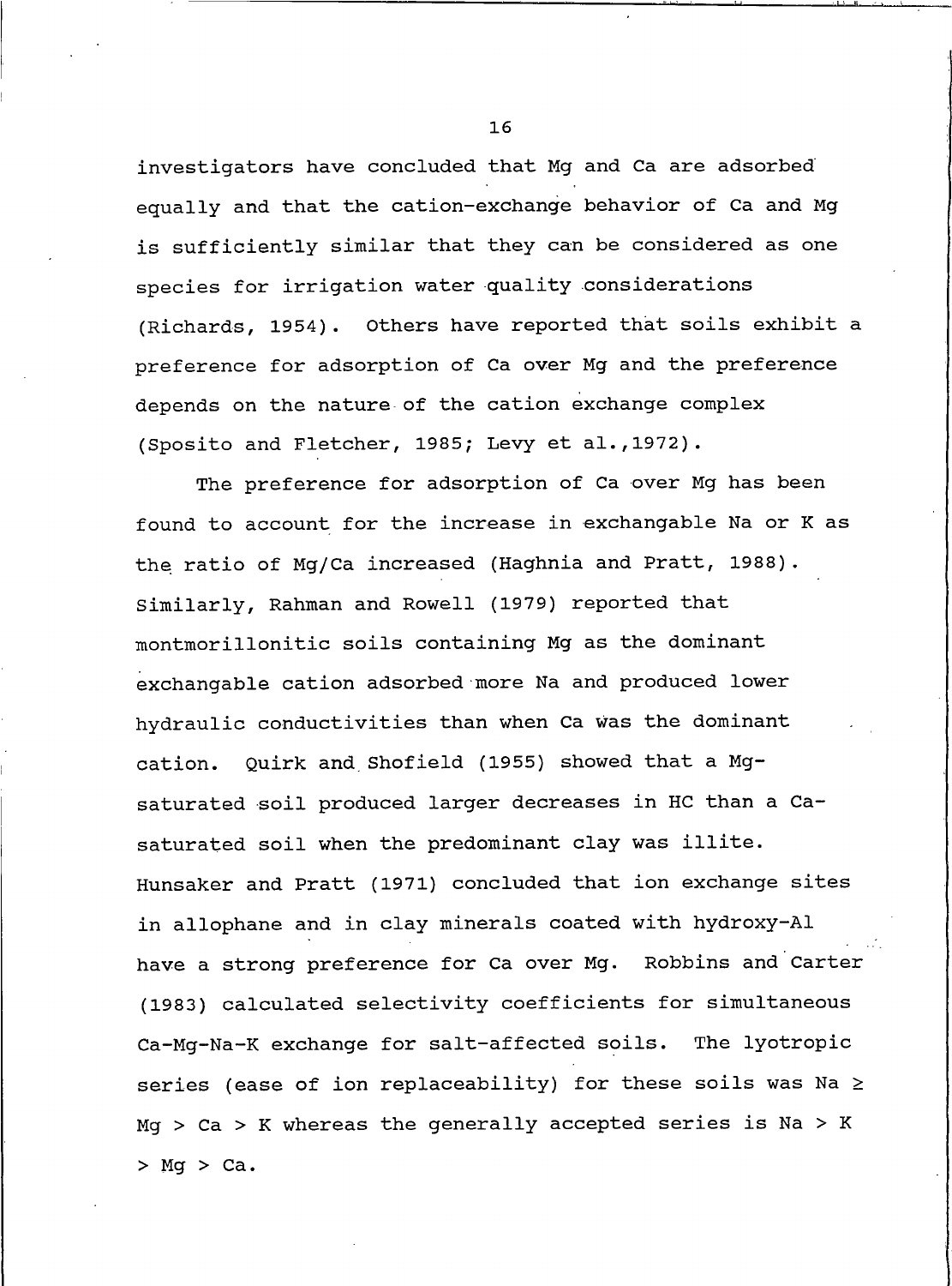Use of concentrated solutions may not be the most efficient amendment strategy under some conditions. Gupta and Singh (1988) found that more reclamation was achieved with gypsum than CaCl, after continuous irrigation with distilled water. This was attributed to gypsum being continuously solvated and exchanged over more parcels of water flux, leading to more efficient displacement than the highly soluble CaCl, which is essentially swept forward with the wetting front. This effect may also contribute to the salt load of drainage waters and degradation of groundwater and irrigation return flow. Moreover, high electrolyte concentrations in the root zone can adversly affect plant growth, especially where salinity is already a problem. Sulfur Amendments

Other amendments have potential for improving sodic Sulfuric acid  $(H_2SO_4)$  can be used to soil conditions. rapidly reclaim sodic, calcareous soils (Cates, 1979). It reacts with soil calcium carbonates to produce a soluble source of calcium and promotes increased water intake rates in the soil. Elemental sulfur also promotes release of calcium in calcareous soils but requires more time for reclamation than sulfuric acid.

### Crops in Reclamation

There is ample evidence that cropping plays a vital role in reclamation of saline and alkali soils. **Besides** crop varieties, a proper selection of crop rotations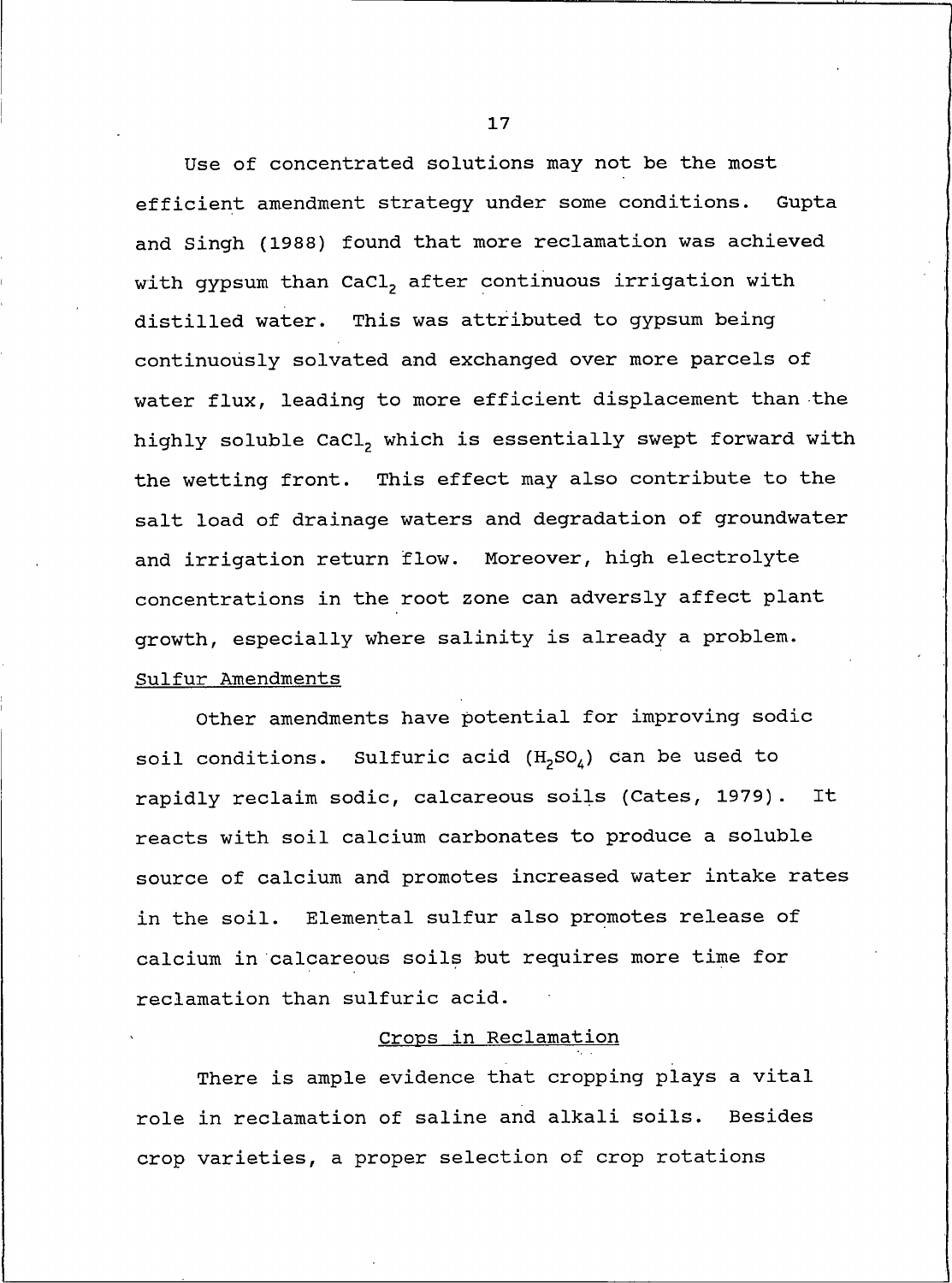(depending on specific salt tolerances and ameliorative roles) is essential for achieving continued improvement of saline alkali soils (Yadav, 1975). Saraswat et al. (1972) suggest that alternating crops such as barley and rice will intensify the reclamation process. Zende (1972) reported that sugarcane, onion, paddy, sunflower, barley and wheat brought about appreciable reduction in the salt content of the soil. Ayers et al. (1951) suggest that barley, because of its high salt tolerance, be one of the first crops planted on land that is being reclaimed from excess salts or alkali.

The beneficial effects of plants in reclamation are not well understood but appear to be related to: 1) physical action of plant roots, 2) the addition of organic matter, 3) the increase in dissolution of  $CACO<sub>3</sub>$ , and 4) crop uptake of salts (Hoffman, 1986).

#### Root Effects on Soil Structure

Little work has been conducted on the influence of root activities on the physical structure of soil or on the subsequent effect on water movement. However, crop species has been reported to result in significant alterations to soil structure (Gibbs and Reid, 1988). Several researchers have found improvements in structure under ley and pasture grasses (Wilson and Browning, 1945; Page and Willard, 1946; Skidmore et al., 1975). Deterioration of structure has been reported to occur under arable crops such as wheat, barley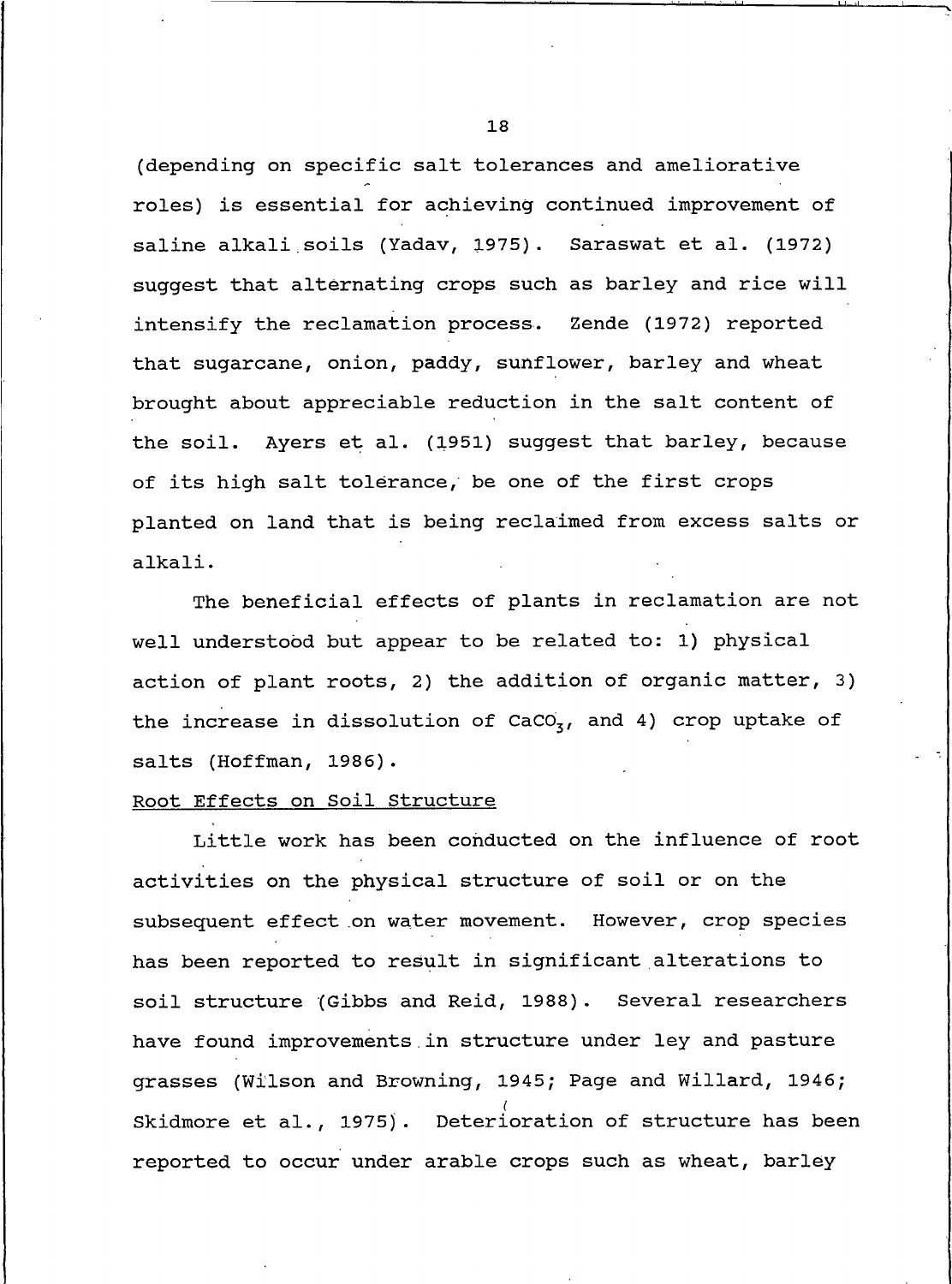(Low, 1972) soybeans and corn (Wilson and Browning, 1945).

Ojeniyi (1978) found that the presence of a barley crop resulted in lower macroporosity, smaller aggregates and lower mean void size relative to non-cropped areas. Skidmore et al. (1986) found that the pore size under sorghum was more conducive to water infiltration and had greater saturated HC than that from wheat plots. Organic matter concentrations did not account for these differences; therefore they were attributed to differences in root or microbial activities. Reid and Goss (1981) postulated that differences in aggregate stability between crop species result from contrasting root patterns, especially the proportion of lateral roots, since release of organic materials occurs mainly near the root tip. The sturdy, extensive root system of paddy was reported to contribute to loosening the soil and rendering it more permeable to leaching of salts (Yadav, 1975).

Plant roots, enlarging pores or creating new pores, compact the soil immediately around the root, thus decreasing the size and percentage of large pores. Also, the decrease in macroporosity by living roots blocking macropores decreased premeability and saturated hydraulic conductivity in soils under sod and maize (Barley, 1953; 1954). However, root decompostion frees channels for water movement, thereby increasing HC of the soil (Barley and Sedgley, 1959). Gish and Jury (1982) compared the effects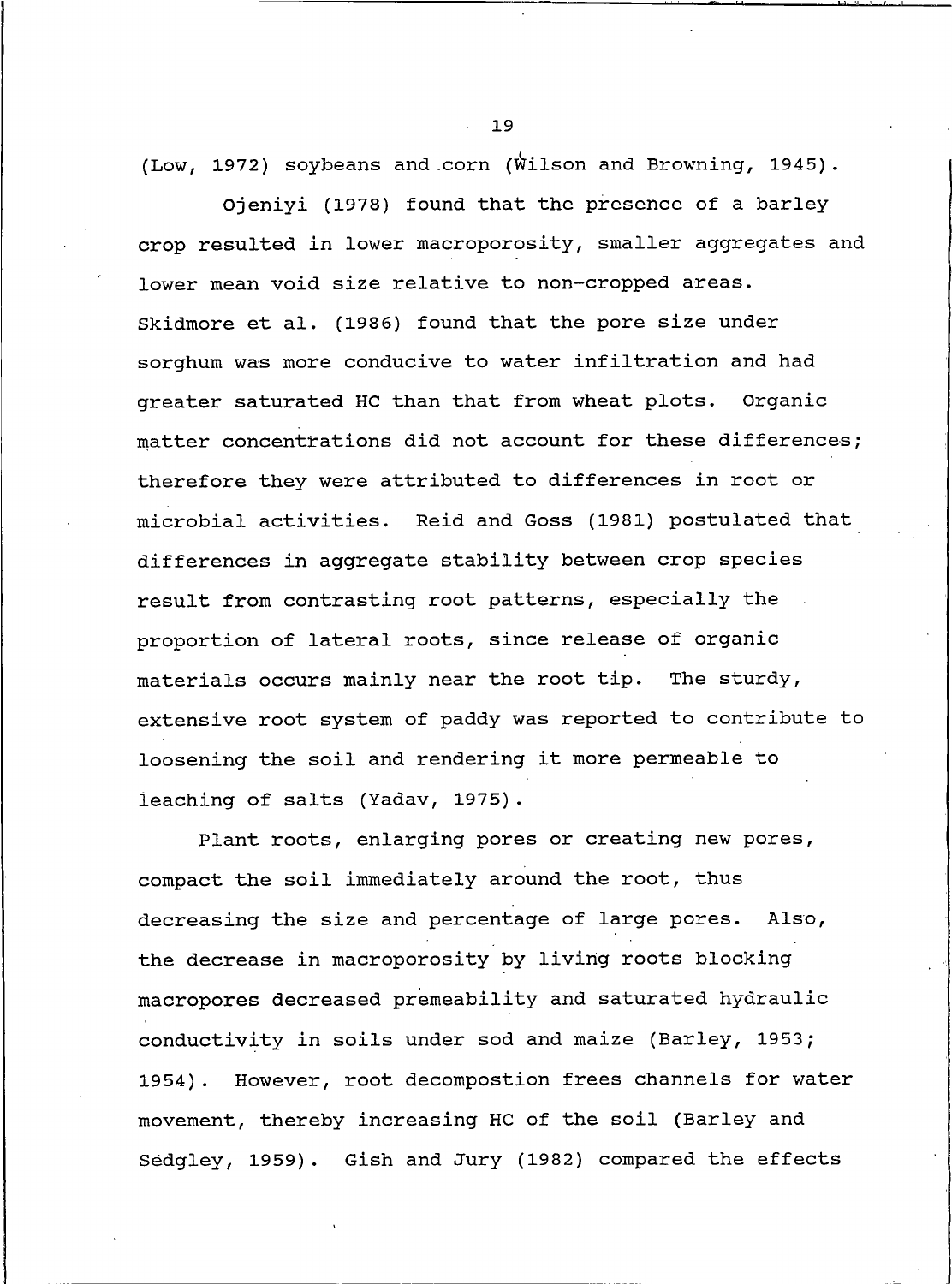of wheat roots and non-cropped soils on water movement. They found that living wheat roots produced the smallest dispersion coefficient while the greatest dispersion was exhibitied after the wheat roots decayed.

### Plant Root Respiration and Organic Matter

Respiring plant roots and decomposing organic matter produce carbon dioxide (CO<sub>2</sub>), which dissolves in water to produce carbonic acid  $(H_2CO_3)$ . This acid increases the solubility of CaCO<sub>z</sub> minerals by lowering the pH, thus increasing soil solution Ca concentrations and facilitating Na exchange (Robbins, 1986b). The following reactions describe this process:

 $CO_2$  (g) +  $H_2O \rightarrow HCO_3^- + H^+$ 

 $CACO<sub>3</sub>$  (s) +  $H<sup>+</sup>$   $\Rightarrow$   $Ca<sup>2+</sup>$  +  $HCO<sub>3</sub>^-$ 

Robbins (1986a) reported that a sorghum-sudangrass hybrid crop produced high soil atmospheric CO<sub>2</sub> concentrations and greater sodium leaching efficiencies than several other crop and amendment treatments. He also concluded that CO<sub>2</sub> production by roots appeared to be associated with the rate of top growth and that irrigations should be timed for times of vigorous plant growth to take advantage of increased CaCO<sub>3</sub> solubility. In the same context, Rhoades et al. (1973) found that drainage water salt concentrations and lime solubility were greatest when alfalfa was rapidly growing.

 $2.0$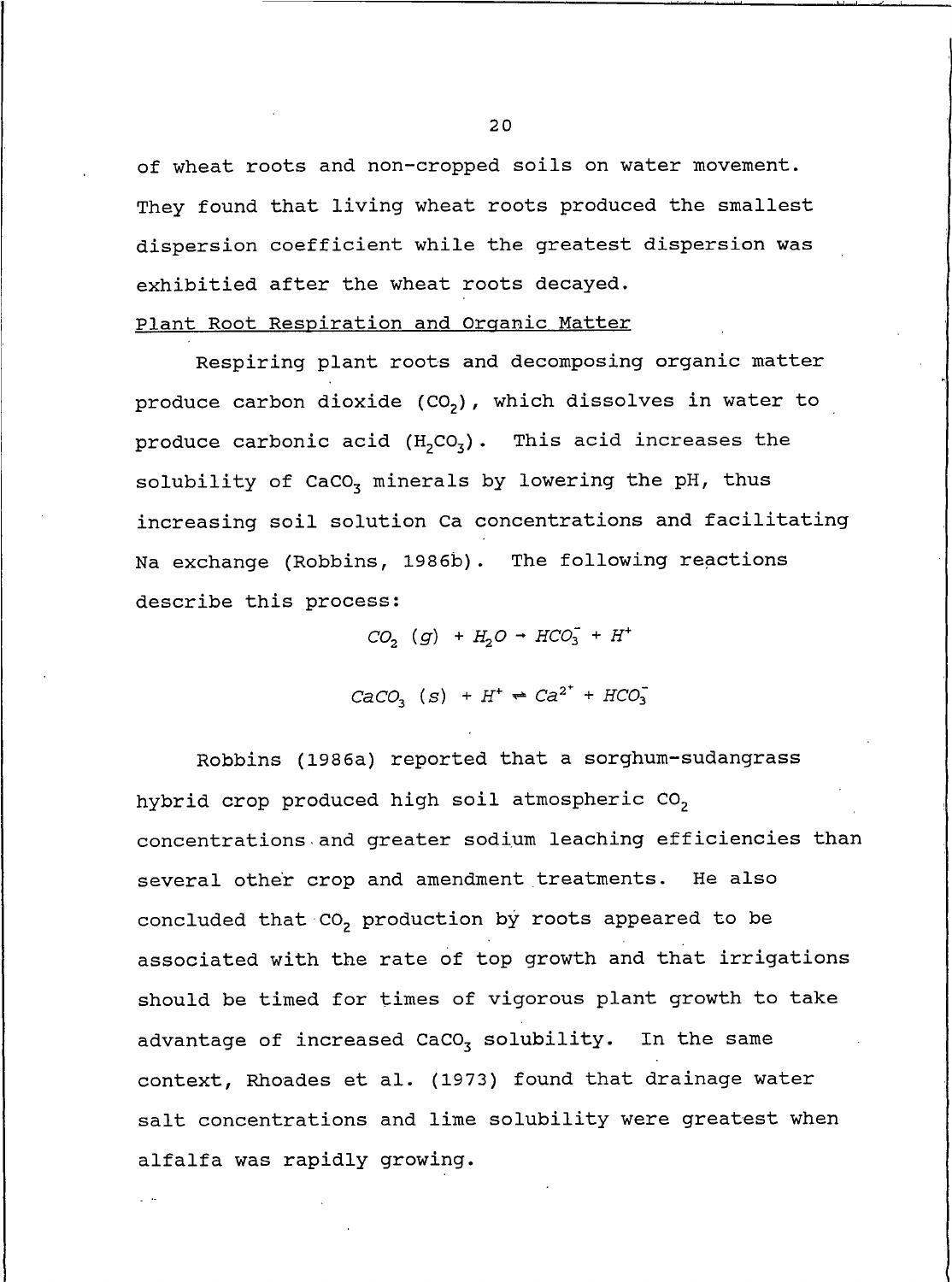Addition of organic matter (through incorporation or root exudates) tends to stabilize soil structure, improve permability and aeration, supply plant nutrients, and increase CEC (Cates, 1979). Additionally, decomposition of organic matter by microrganisms produces CO<sub>2</sub>, resulting in increased lime solubilization.

#### Uptake of Salts by Crops

Salt removal by crops alone is generally insufficient to maintain a salt balance. Only 2% of the salt present in a rootzone with an EC of 4 dS m<sup>-1</sup> would be removed by a barley, corn, sudangrass or alfalfa crop (Hoffman, 1986). Shainberg and Oster (1978) estimated that about 20% of the salt applied in irrigation water with EC of 1 dS m<sup>-1</sup> could be taken up by alfalfa. Even plants that are very efficient in removing salt from saline soils, such as sea-blithe, remove less than 3 Mg ha<sup>-1</sup> each harvest (Chaudhari et al.,  $1964$ ).

### Irrigation Managment for Salinity Control

Leaching of soluble salts from soils requires application of water in excess of what is required for crop The leaching fraction (LF) is the ratio between the growth. amount of water drained below the root zone and the amount applied in irrigation (LF =  $D_d/D_i$ ). Under conditions of insignificant rainfall and negligable chemical reaction, EC of the drainage water ( $EC_{d}$ ) is controlled by the leaching fraction. LF is related to the salt concentration in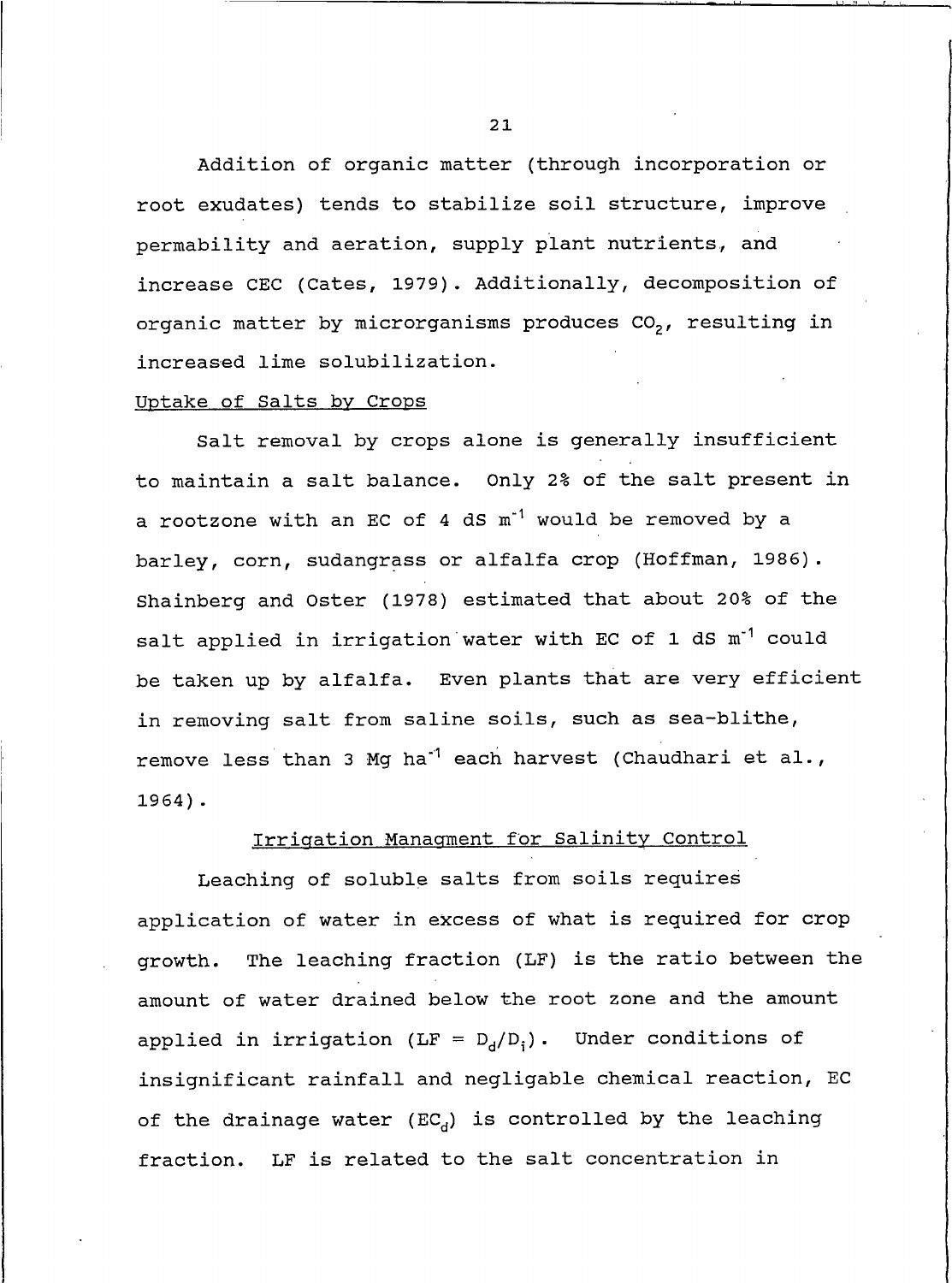irrigation water  $(C_i)$  and drainage water  $(C_i)$  by:

$$
LF = D_d/D_i = C_i/C_d = EC_i/EC_d
$$

By varying the leaching fraction, it is possible to achieve some degree of control over EC of the drainage water and EC distribution in the rootzone (Shainberg and Oster,  $1978$ . Numerous studies have demonstrated that salt concentrations of drainage waters and accumulation of salts in the soil decrease as leaching fractions increase (Bower et al., 1968; Rhoades et al., 1973, 1974; Oster and Rhoades, 1974; Jury and Pratt, 1980). Similarly, Bower and others (1968) proposed that as the leaching fraction increases, precipitation of CaCO<sub>z</sub> decreases, resulting in lower soil ESP as described by the equation:

$$
ESP = \frac{1}{\sqrt{LF}}[SAR_{iw}(1+8.4-pH_c^*)]
$$

Rhoades et al. (1974) suggest achieving the lowest possible leaching fraction commensurate with satisfactory crop growth in order to minimize the salt burden on drainage waters. Although salt concentrations are higher with low leaching fractions, the total salt load is diminished due to: 1) the maximizing of precipitation of salts, 2) maximizing the amount of soluble salt diverted in water stored in the soil, and 3) minimizing of soil mineral weathering.

However, when amendments that decrease soil ESP are used, there is an increase in the TDS of the soil solution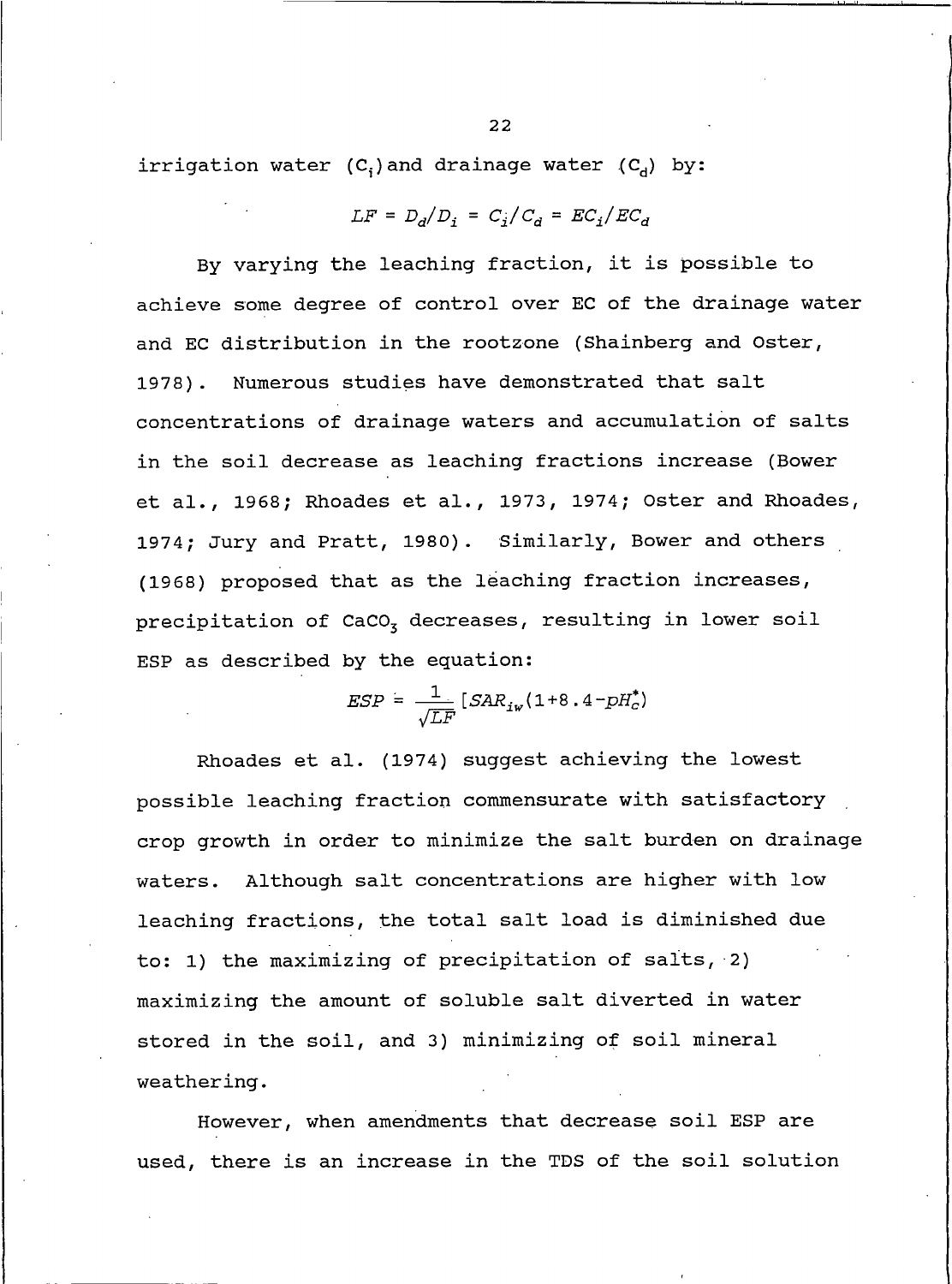(Miyamoto et al., 1975). Therefore the amount of water that must pass through the zone to be reclaimed increases.

Displacement of salts depends on the amount and flow velocity of percolating water, initial soil water content and redistribution time (Biggar and Nielson, 1967). Salts generally are leached more efficiently from coarse textured soils than from fine textured soils. Coarse texured soils have a lower volumetric water content and thus less water is needed to flush salts from the soil (Hoffman, 1986). Furthermore, in soils with large cracks and other bypass channels, salt leaching efficiency is low.

In the same context, leaching by intermittent ponding or sprinkling requires less water than continuous ponding (Beyce, 1972; Shainberg and Oster, 1978). The drier the soil, the larger the percentage of water flowing through the fine pores and the more efficiently the leaching water displaces the saline solution.

Abed (1975) reported that leaching efficiency is increased with intermittent ponding, but continuous ponding produced lower ESP values. Similarly, Singh (1968) reported that exchangable sodium decreased to a greater extent where soil was kept saturated. Sahota and Bumbla (1970) found intermittent ponding to be more effective at increasing leaching efficiency in the 0-30 cm depth but that continuous ponding was more effective below 30 cm.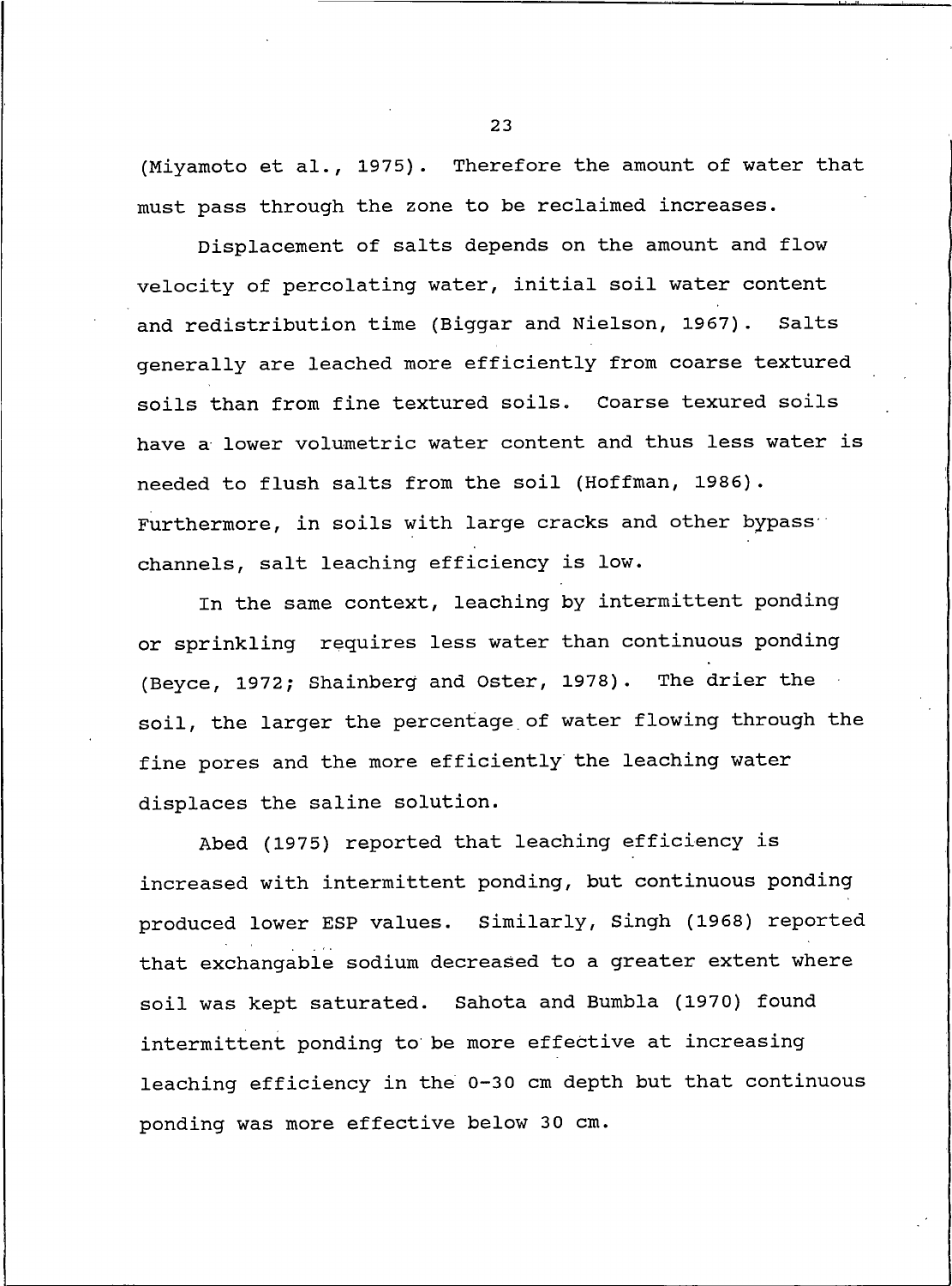#### **FIELD STUDY**

# Objectives

The overall objective of this study was to determine the effect of surface-applied soil amendments on soil chemical properties and alfalfa yield on selected salt affected soils in Powder River Conservation District.

Specific objectives of the study were:

to determine the effect of soil type on soil and crop  $1.$ responses to soil amendment;

to characterize composition and changes in soil solution  $2.$ chemistry as a function of amendments, time and depth in the soil profile;

3. to provide educational opportunities for Powder River irrigators by demonstrating the impacts of various management alternatives on crop performance and soil properties.

24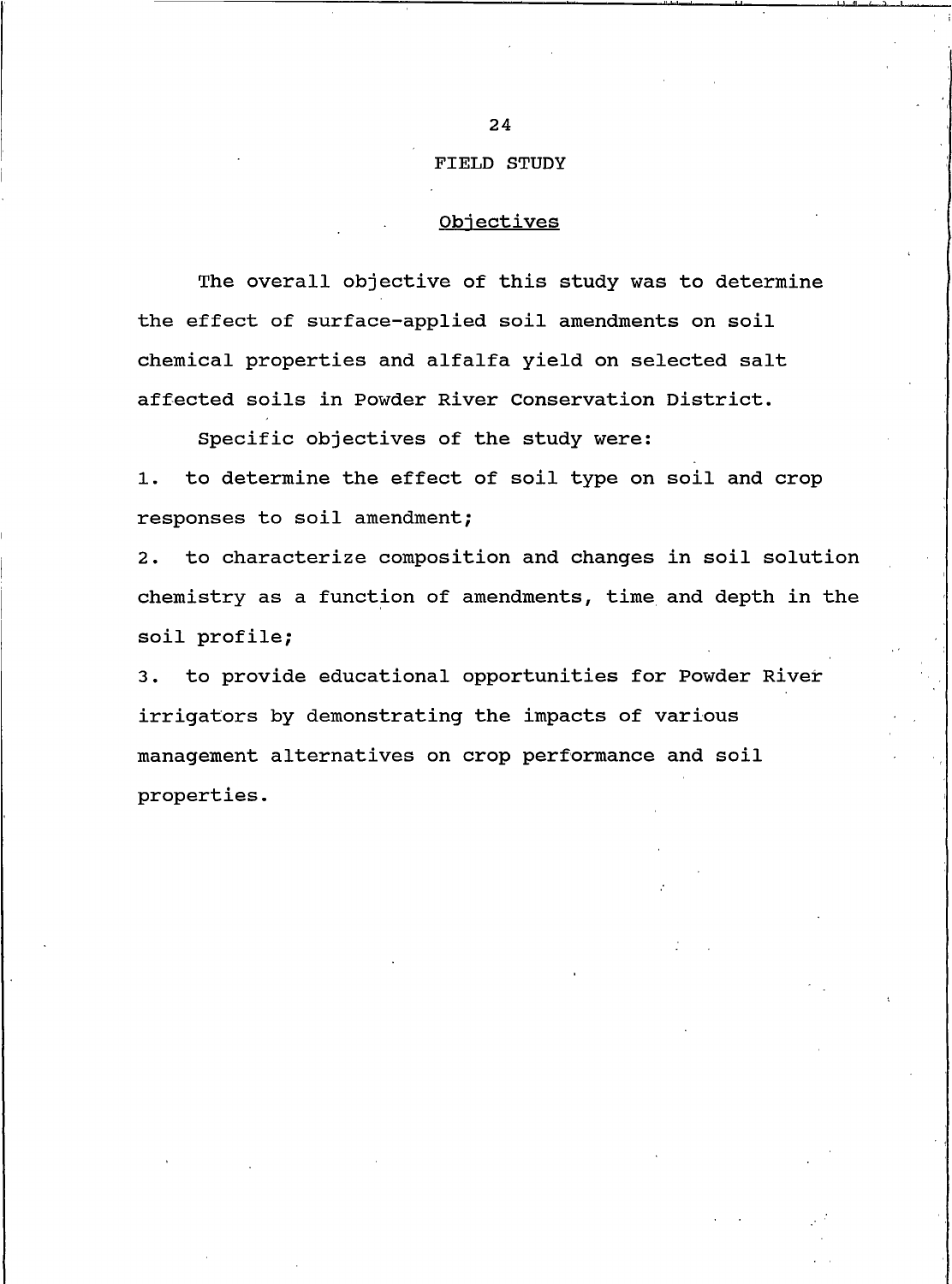#### Materials and Methods

### Site Descriptions

Field plots were established at two sites in Powder River Conservation District in July, 1988. Leo Jurica farm, Powderville: The study was located in an irrigated alfalfa field, approximately 8 km south of Powderville on the west bench of the Powder River. The field consisted of parallel, graded panels, separated by border dikes. The panels are irrigated by surface flooding, with water provided via a delivery canal and turn-out culverts. The field had a history of approximately 40 years of irrigation management. The alfalfa stand was three years old when the study was initiated; the previous crop was irrigated wheat.

The study location was in a soil mapping unit representative of the predominant irrigated acreage in the Powder River valley. The soil was a Haverson silty clay (fine-loamy mixed calcareous, Mesic Ustic Torrifluvent), consistent with the published soil survey for this location The soil is moderately well  $(U.S.$  Dept. of Agric., 1971). drained, with moderately slow permeability. Specific site location is illustrated in Figure 2.

Bill and Glenn Gay ranch, Bloom Creek: The study location was an irrigated alfalfa field, approximately 40 km south of Broadus on the west side of the Powder River. The field was a graded basin, with surrounding border dikes and upslope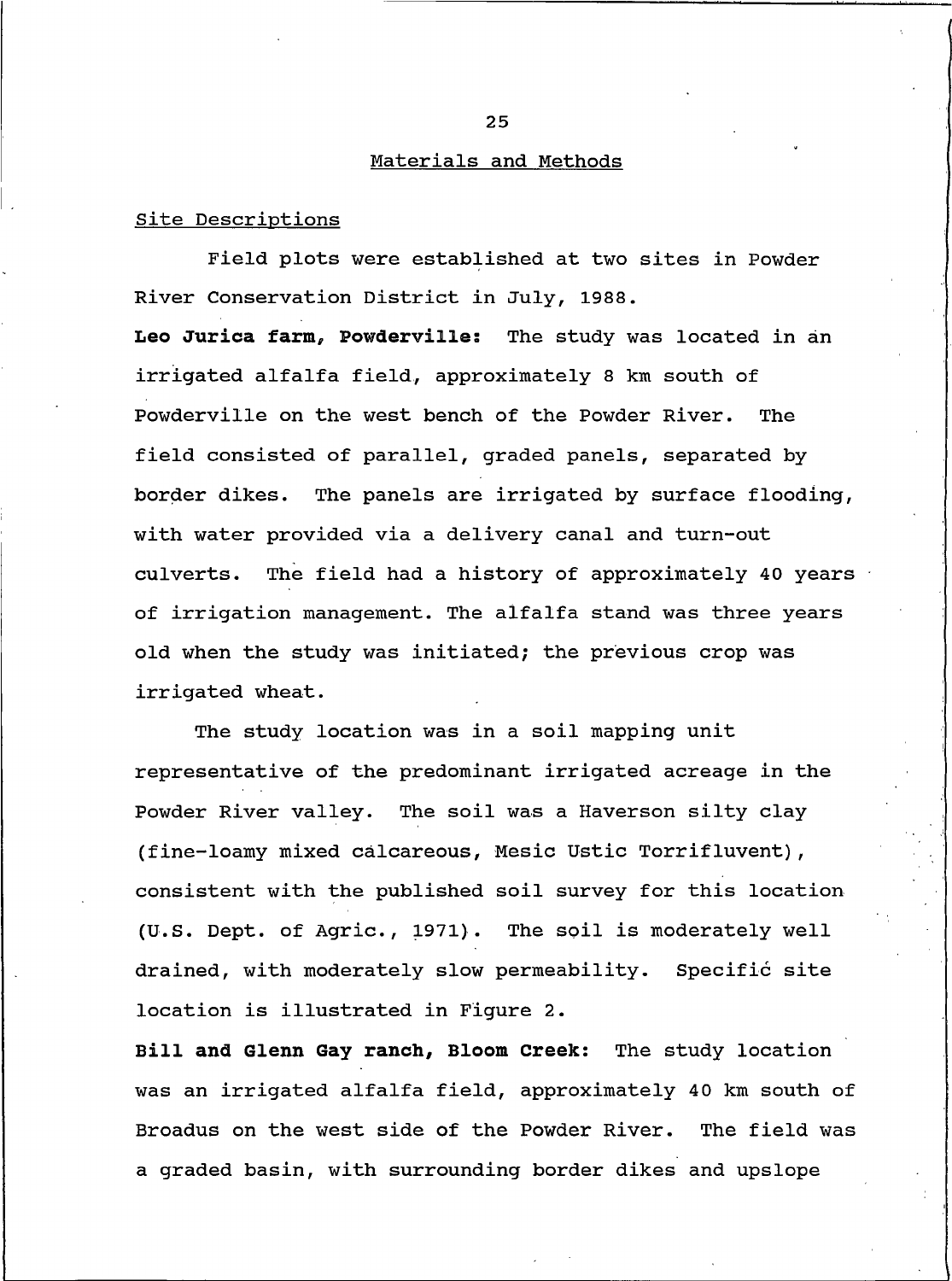terrain. The basin is surface irrigated by flooding in the same manner as the Jurica site. The field had been irrigated for 18 years, with barley preceding the alfalfa. The alfalfa crop was three years old when the study was initiated.

The soil was Haverson silty clay (fine-loamy, mixed calcareous, Mesic ustic Torrifluvent) but differed in some soil properties from the Jurica site. The soil is classified as well drained with moderately slow permeability, although subsequent evaluation suggests that the soil has relatively low hydraulic conductivity. The specific location is illustrated in Figure 3.

### Field Plot Set-Up

Sixteen plots were established in a randomized block design at each site, with four replications of each of four amendment treatments. Each experimental unit (plot) measured 4.6 x 3.0 meters. Metal borders (corrugated sheet metal approximately 20 cm high) were installed between each plot, to confine amendments to the plots and to insure uniform water distribution during irrigation. Rain gages were installed to monitor precipitation and each study site was fenced to prevent livestock from grazing in the study area (Figure 4).

# Pre-Experiment Soil Sampling and Analyses

Pre-experiment soil samples were collected in July, 1988, using a Giddings hydraulic probe. Hole borings were

26